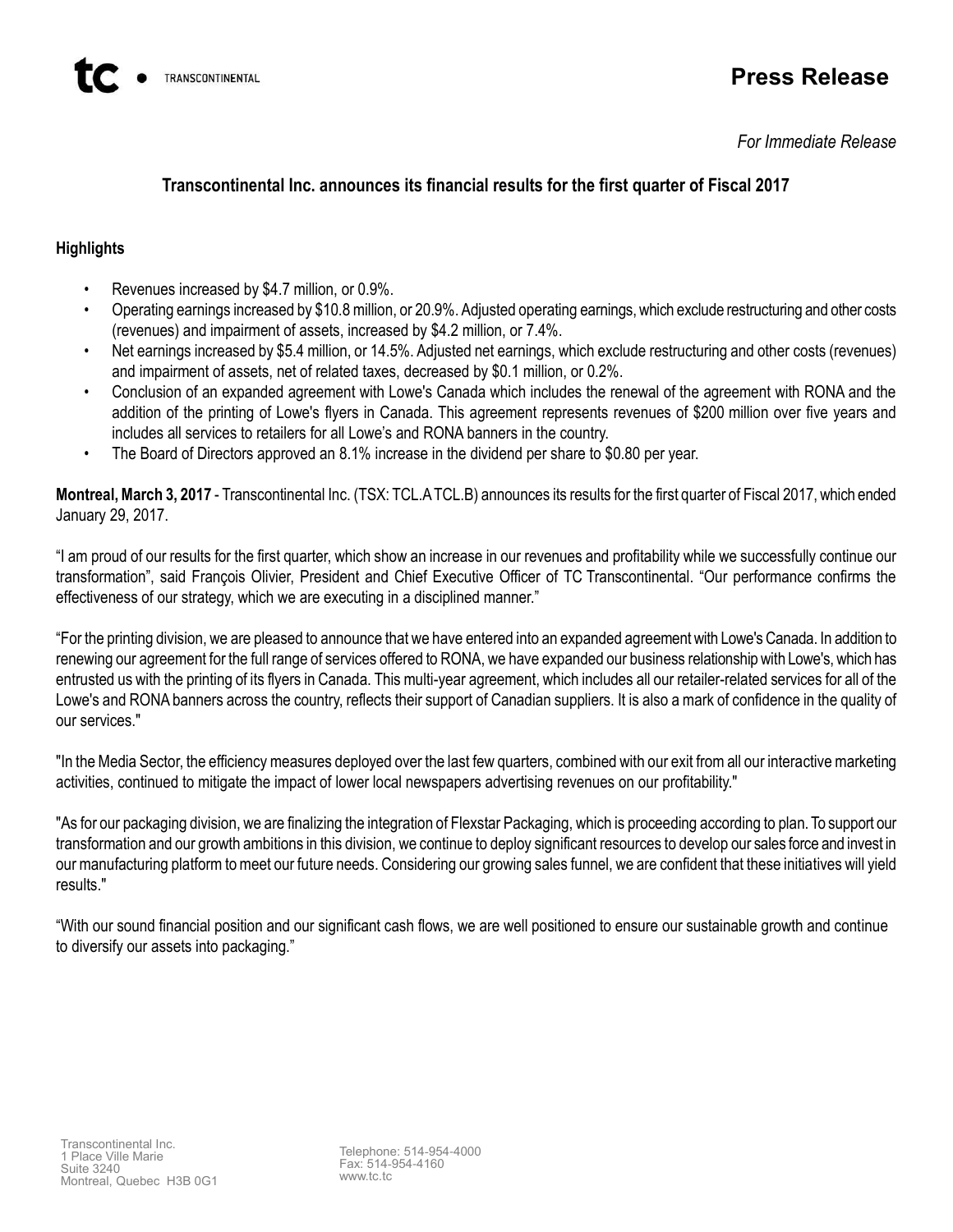### **Financial Highlights**

| (in millions of dollars, except per share amounts)                                        | Q1-2017    | Q1-2016    | <b>Variation</b><br>in $%$ |
|-------------------------------------------------------------------------------------------|------------|------------|----------------------------|
| <b>Revenues</b>                                                                           | 503.6<br>Φ | 498.9<br>S | 0.9%                       |
| Operating earnings before depreciation and amortization (EBITDA)                          | 89.0       | 78.4       | 13.5                       |
| Adjusted operating earnings before depreciation and amortization<br>(Adjusted EBITDA) (1) | 87.9       | 83.9       | 4.8                        |
| <b>Operating earnings (EBIT)</b>                                                          | 62.4       | 51.6       | 20.9                       |
| Adjusted operating earnings (Adjusted EBIT) (1)                                           | 61.3       | 57.1       | 7.4                        |
| Net earnings                                                                              | 42.7       | 37.3       | 14.5                       |
| Net earnings per share                                                                    | 0.55       | 0.48       | 14.6                       |
| Adjusted net earnings (1)                                                                 | 41.3       | 41.4       | (0.2)                      |
| Adjusted net earnings per share (1)                                                       | 0.53       | 0.53       |                            |

(1) Please refer to the table "Reconciliation of Non-IFRS financial measures" in this press release for adjusted data presented above.

#### **2017 First Quarter Results**

Revenues for the first quarter of 2017 went from \$498.9 million to \$503.6 million, an increase of 0.9%. The contribution from acquisitions, in particular in the packaging division, and the favourable exchange rate effect more than offset the loss of revenues related to disposals and closures in the Media Sector and the decrease in revenues from existing operations. In the printing division, revenues from existing operations declined. This decrease was mitigated by the stable demand from Canadian retailers for printed flyers and door-to-door distribution services as well as the increase in revenues from premedia and in-store marketing services. In addition, the agreement to print the *Toronto Star*, which started in July 2016, partially offset the negative impact of the sustained decline in advertising spending in several activities as well as the completion of the agreement to print Canada's census form in 2016. In the packaging division, revenues from existing operations increased slightly compared to the first quarter of 2016. In the Media Sector, the decline in advertising revenues continued to have a negative impact on local newspaper publishing activities.

Adjusted operating earnings went from \$57.1 million to \$61.3 million in the first quarter of 2017, an increase of 7.4%. Excluding the unfavourable effect of \$8.3 million related to stock-based compensation as a result of the significant change in the share price in the first quarter of 2017 compared to the corresponding period in 2016, adjusted operating earnings increased by 21.9%. This increase is attributable to the contribution from acquisitions, the favourable exchange rate effect as well as the increase in adjusted operating earnings from existing operations. This growth in adjusted operating earnings from existing operations is due to the continued cost reduction initiatives throughout the Corporation, partially offset by the lower revenues mentioned above.

Net earnings increased from \$37.3 million in the first quarter of 2016 to \$42.7 million in the first quarter of 2017. This increase is mainly explained by higher operating earnings, partially offset by the increase in net financial expenses and income taxes. On a per share basis, net earnings increased from \$0.48 to \$0.55. Excluding restructuring and other costs (revenues) and impairment of assets, net of related income taxes, adjusted net earnings decreased by \$0.1 million, or 0.2%, from \$41.4 million in the first quarter of 2016 to \$41.3 million in the first quarter of 2017. On a per share basis, adjusted net earnings remained stable at \$0.53.

For more detailed financial information, please see *Management's Discussion and Analysis for the first quarter ended January 29th, 2017* as well as the financial statements in the "Investors" section of our website at [www.tc.tc](http://www.tc.tc/)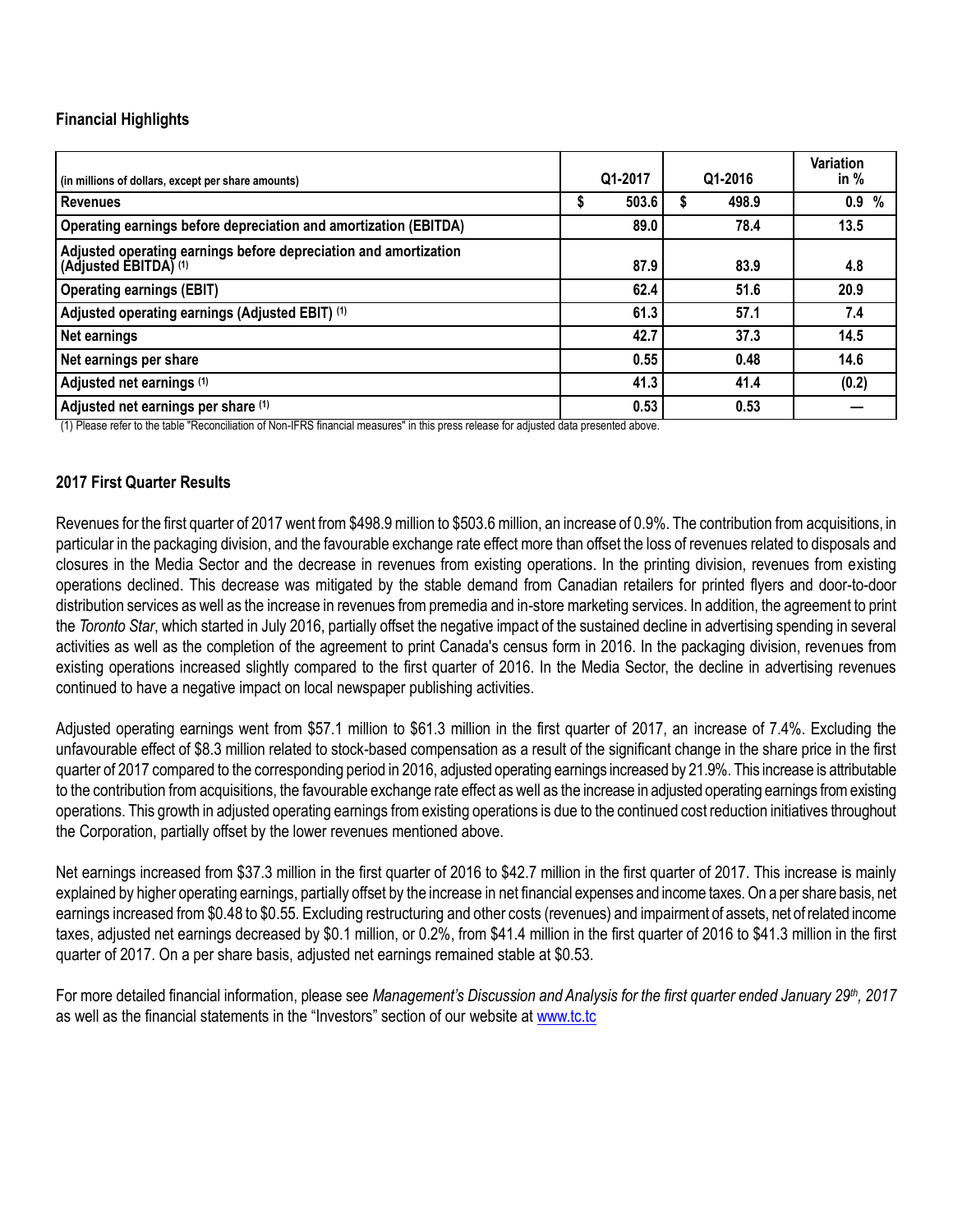# **Outlook for 2017**

In the printing division, we expect stable revenues from our offering to current retailers, in particular flyer printing and door-to-door distribution services, as well as higher revenues from premedia and in-store marketing product services. In addition, we will benefit from the new agreement with Lowe's Canada to print their flyers in Canada. We will also benefit from the additional contribution from the agreement to print the *Toronto Star* until the end of June, and we are pursuing our initiatives to secure new newspaper printing outsourcing contracts. However, these favourable elements should be affected by a decrease in volume from certain newspaper publishers as a result of reduced circulation. Furthermore, our commercial and magazine printing activities will be affected by a reduction in print advertising. Lastly, the completion of the non-recurring contract to print Canada's census form in the second quarter of 2016 will have an unfavourable effect in the second quarter of 2017. With respect to adjusted operating earnings, we will continue our operational efficiency initiatives as in the past.

In our packaging division, we will benefit from the contribution from the acquisition of Robbie Manufacturing until the end of June, and from the acquisition of Flexstar Packaging until the end of our fourth quarter. In addition, once fully integrated, these acquisitions will also generate synergies. Furthermore, to support our transformation and future growth, we will continue to deploy resources to strengthen our sales force and develop our manufacturing platform. Lastly, we will maintain our disciplined acquisition approach in this promising market in order to invest in quality assets that meet our strategic criteria.

In the Media Sector, the impact of the transformation of the advertising market on our local newspaper publishing activities will continue, but will be partly offset by our cost reduction initiatives and our strategic exit from our interactive marketing solutions activities until the end of our second quarter of 2017. With respect to the Business and Education group, we expect that revenues and adjusted operating earnings will remain stable.

To conclude, we expect to generate significant cash flows and maintain our excellent financial position, which should enable us to continue investing to support our transformation into flexible packaging.

#### **Reconciliation of Non-IFRS Financial Measures**

Financial information has been prepared in conformity with IFRS. However, certain measures used in this press release do not have any standardized meaning under IFRS and could be calculated differently by other companies. We believe that many readers analyze our results based on certain non-IFRS financial measures because such measures provide a better indicator of the performance of the Corporation's activities. Management uses such non-IFRS financial information to evaluate the performance of its operations and managers. These measures should be considered in addition to, not as a substitute for or superior to, measures of financial performance prepared in accordance with IFRS.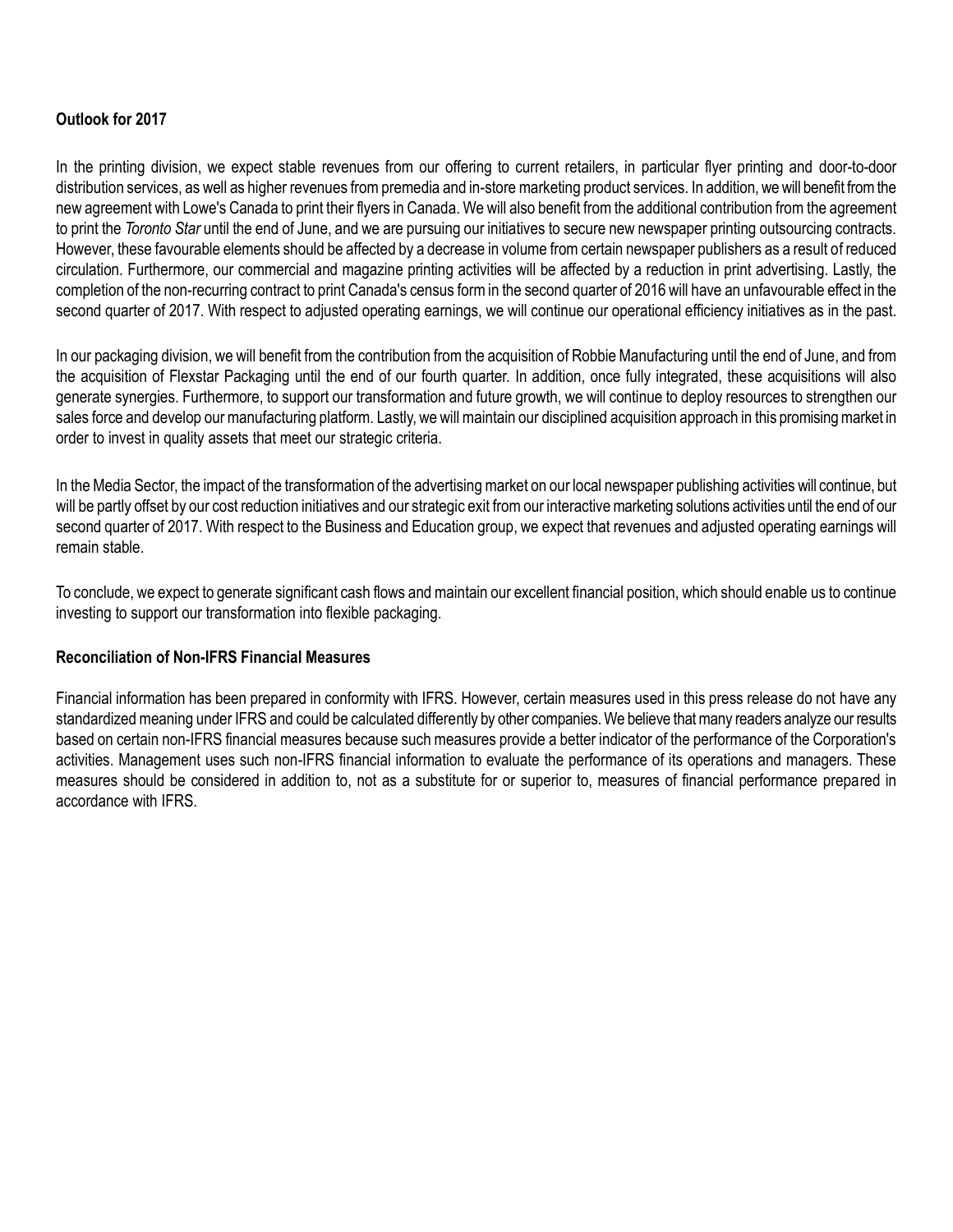The following table reconciles IFRS financial measures to non-IFRS financial measures.

|                                                                  | Three months ended |   |             |  |  |
|------------------------------------------------------------------|--------------------|---|-------------|--|--|
|                                                                  | January 29.        |   | January 31, |  |  |
| (in millions of dollars, except per share amounts)               | 2017               |   | 2016        |  |  |
| <b>Operating earnings</b>                                        | 62.4               |   | 51.6        |  |  |
| Restructuring and other costs (revenues)                         | (2.3)              |   | 5.5         |  |  |
| Impairment of assets                                             | 1.2                |   |             |  |  |
| <b>Adjusted operating earnings</b>                               | 61.3               | S | 57.1        |  |  |
| Depreciation and amortization                                    | 26.6               |   | 26.8        |  |  |
| Adjusted operating earnings before depreciation and amortization | 87.9               |   | 83.9        |  |  |

|                                                                | Three months ended |                         |                  |  |      |   |           |  |  |
|----------------------------------------------------------------|--------------------|-------------------------|------------------|--|------|---|-----------|--|--|
|                                                                |                    | <b>January 29, 2017</b> | January 31, 2016 |  |      |   |           |  |  |
|                                                                | Per share<br>Total |                         |                  |  |      |   | Per share |  |  |
| Net earnings                                                   | 42.7               |                         | $0.55$ \$        |  | 37.3 | S | 0.48      |  |  |
| Restructuring and other costs (revenues), net of related taxes | (2.3)              |                         | (0.03)           |  | 4.1  |   | 0.05      |  |  |
| Impairment of assets, net of related taxes                     | 0.9                |                         | 0.01             |  |      |   |           |  |  |
| <b>Adjusted net earnings</b>                                   | 41.3               |                         | $0.53$ \$        |  | 41.4 | S | 0.53      |  |  |

|                                                                                   | As at January 29,<br>2017 |   | As at October 31,<br>2016 |
|-----------------------------------------------------------------------------------|---------------------------|---|---------------------------|
| Long-term debt                                                                    | 347.8                     | S | 347.9                     |
| Current portion of long-term debt                                                 | 0.1                       |   | 0.2                       |
| Cash                                                                              | (67.0)                    |   | (16.7)                    |
| Net indebtedness                                                                  | 280.9                     |   | 331.4                     |
| Adjusted operating earnings before depreciation and amortization (last 12 months) | 394.1                     |   | 390.1                     |
| Net indebtedness ratio                                                            | $0.7 \times$              |   | $0.8 \times$              |

### **Dividend**

The Corporation's Board of Directors declared a quarterly dividend of \$0.20 per share on Class A Subordinate Voting Shares and Class B Shares. This dividend is payable on April 19, 2017 to shareholders of record at the close of business on April 3, 2017. The Corporation thus increased the dividend per participating share by 8.1%, or \$0.06, raising the annual dividend from \$0.74 to \$0.80 per share. This increase reflects TC Transcontinental's solid cash flow position.

### **Additional Information**

### *Annual General Meeting of Shareholders*

Transcontinental Inc. will hold its Annual General Meeting of Shareholders today at 1:30 p.m. at the Saint James's Club, 1145 Union Avenue, in Montreal. For those who are unable to attend in person, an audio webcast of the meeting will be available as of March 6 on the Corporation's website www.tc.tc.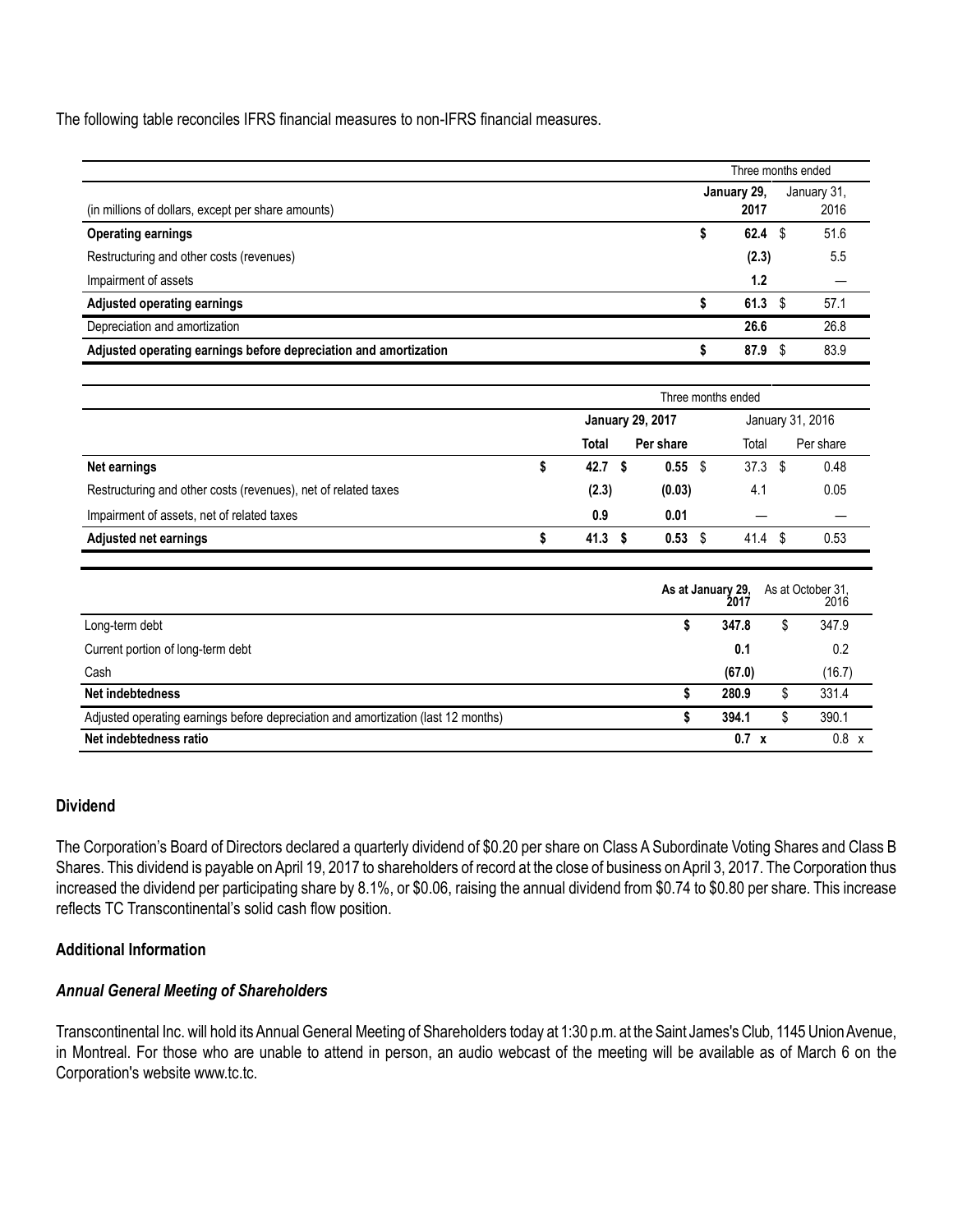# *Conference Call*

Upon releasing its first quarter 2017 results, the Corporation will hold a conference call for the financial community today at 11:30 a.m. The dial-in numbers are 1 647 788-4922 or 1 877 223-4471. Media may hear the call in listen-in only mode or tune in to the simultaneous audio broadcast on the Corporation's website, which will then be archived for 30 days. For media requests or interviews, please contact Nathalie St-Jean, Senior Advisor, Communications of TC Transcontinental, at 514-954-3581.

### **Profile**

Canada's largest printer with operations in print, flexible packaging, publishing and digital media, TC Transcontinental's mission is to create products and services that allow businesses to attract, reach and retain their target customers.

Respect, teamwork, performance and innovation are strong values held by the Corporation and its employees. The Corporation's commitment to its stakeholders is to pursue its business and philanthropic activities in a responsible manner.

Transcontinental Inc. (TSX: TCL.A TCL.B), known as TC Transcontinental, has close to 8,000 employees in Canada and the United States, and revenues of C\$2.0 billion in 2016. Website www.tc.tc

### **Forward-looking Statements**

Our public communications often contain oral or written forward-looking statements which are based on the expectations of management and inherently subject to a certain number of risks and uncertainties, known and unknown. By their very nature, forward-looking statements are derived from both general and specific assumptions. The Corporation cautions against undue reliance on such statements since actual results or events may differ materially from the expectations expressed or implied in them. Forward-looking statements may include observations concerning the Corporation's objectives, strategy, anticipated financial results and business outlook. The Corporation's future performance may also be affected by a number of factors, many of which are beyond the Corporation's will or control. These factors include, but are not limited to, the economic situation in the world and particularly in Canada and the United States, structural changes in the industries in which the Corporation operates, the exchange rate, availability of capital, energy costs, competition, the Corporation's capacity to engage in strategic transactions and integrate acquisitions into its activities, the regulatory environment, the safety of its packaging products used in the food industry, innovation of its offering and concentration of its sales in certain segments. The main risks, uncertainties and factors that could influence actual results are described in *Management's Discussion and Analysis (MD&A) for the fiscal year ended on October 31st, 2016,* in the latest *Annual Information Form* and have been updated in the *MD&A for the first quarter ended January 29th, 2017*.

Unless otherwise indicated by the Corporation, forward-looking statements do not take into account the potential impact of nonrecurring or other unusual items, nor of divestitures, business combinations, mergers or acquisitions which may be announced after the date of March 3, 2017.

The forward-looking statements in this press release are made pursuant to the "safe harbour" provisions of applicable Canadian securities legislation.

The forward-looking statements in this release are based on current expectations and information available as at March 3, 2017. Such forward-looking information may also be found in other documents filed with Canadian securities regulators or in other communications. The Corporation's management disclaims any intention or obligation to update or revise these statements unless otherwise required by the securities authorities.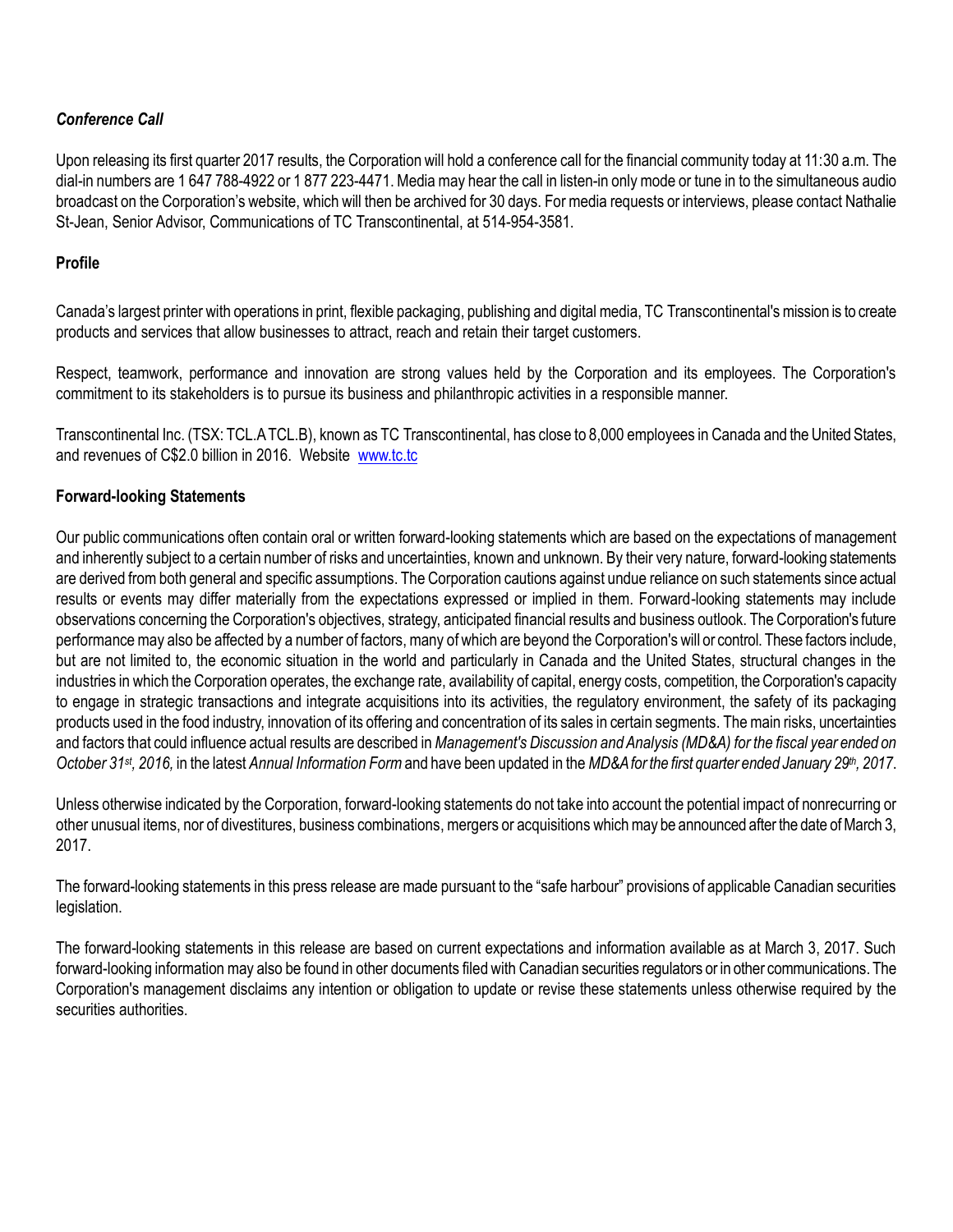For information:

**Media** 

Nathalie St-Jean Senior Advisor, Communications TC Transcontinental Telephone: 514-954-3581 nathalie.st-jean@tc.tc www.tc.tc

# Financial Community

Shirley Chenny Advisor, Investor Relations TC Transcontinental Telephone: 514-954-4166 shirley.chenny@tc.tc www.tc.tc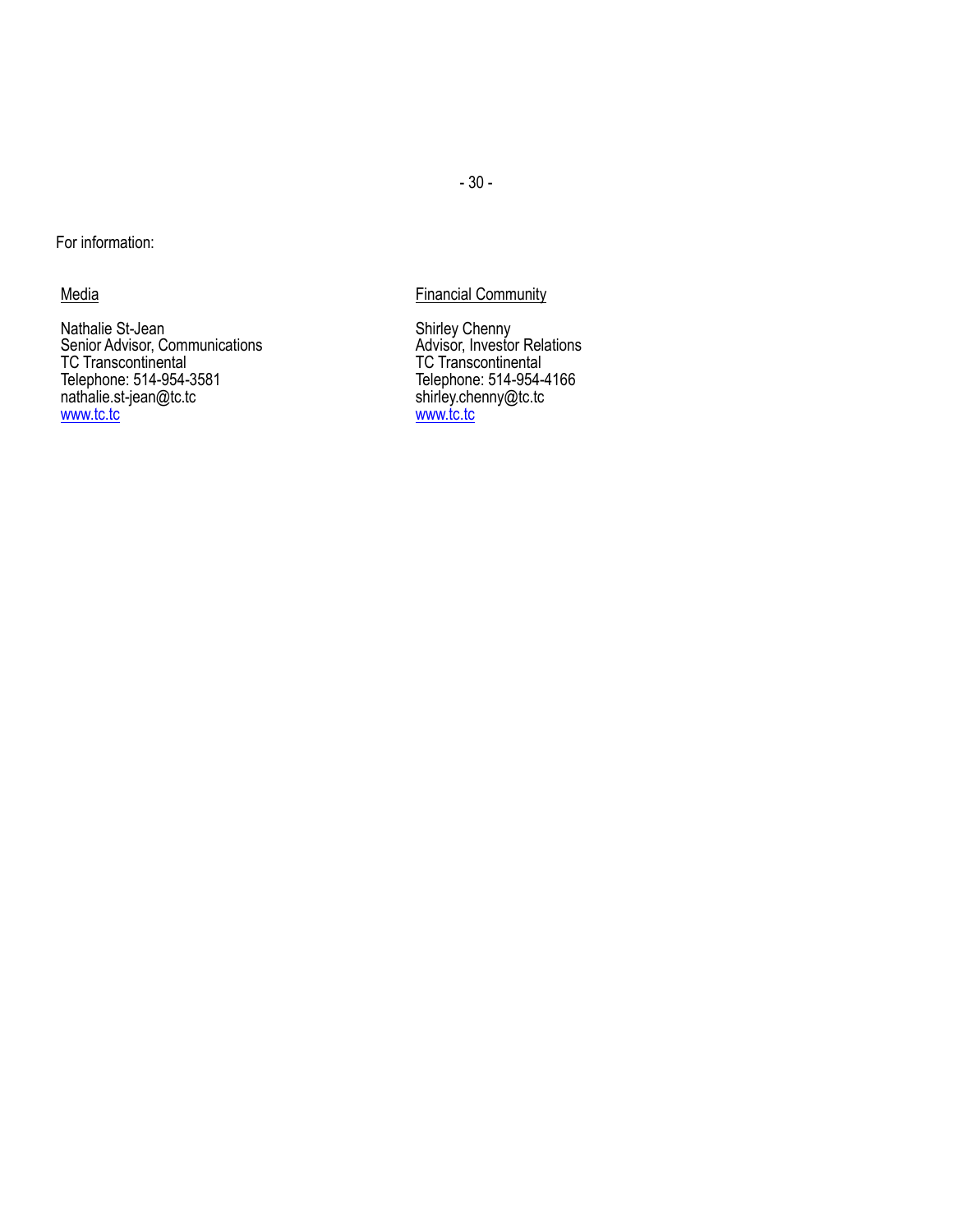#### **MANAGEMENT'S DISCUSSION AND ANALYSIS**

For the first quarter ended January 29, 2017

The purpose of this Management's Discussion and Analysis is to explain management's point of view on the past performance and future outlook of Transcontinental Inc. More specifically, it is designed to give the reader a better understanding of our development strategy, performance in relation to objectives, future expectations and how Management addresses risk and manages financial resources. This report also provides information to improve the reader's understanding of the condensed interim consolidated financial statements and related notes.

In this document, unless otherwise indicated, all financial data are prepared in accordance with International Financial Reporting Standards (IFRS). The term "dollar," as well as the symbol "\$" designate Canadian dollars, unless otherwise indicated. In this Management's Discussion and Analysis we also use non-IFRS financial measures. Please refer to table #3 in the section of this report entitled "Reconciliation of Non-IFRS Financial Measures" for a complete description of these measures. This report should be read in conjunction with the information presented in the condensed interim consolidated financial statements for the quarter ended January 29, 2017. Additional information about the Corporation, including its Annual Report and Annual Information Form, may also be obtained on SEDAR at www.sedar.com.

To facilitate the reading of this report, the terms "TC Transcontinental," "Corporation," "we," "our" and "us" all refer to Transcontinental Inc. together with its subsidiaries and joint ventures.

### **CAUTION REGARDING FORWARD-LOOKING STATEMENTS**

Our public communications often contain oral or written forward-looking statements which are based on the expectations of Management and inherently subject to a certain number of risks and uncertainties, known and unknown. By their very nature, forward-looking statements are derived from both general and specific assumptions. The Corporation cautions against undue reliance on such statements since actual results or events may differ materially from the expectations expressed or implied in them. These forward-looking statements include, among others, statements with respect to our medium-term objectives, our outlook, our strategies to achieve these objectives, as well as statements with respect to our beliefs, plans, expectations, anticipations, estimates and intentions. The words "may", "could", "should", "would", "assumptions", "strategy", "outlook", "believe", "plan", "anticipate", "estimate", "expect", "intend", "objective", the use of the future and conditional tenses, and words and expressions of similar nature are intended to identify forward-looking statements. Such forward-looking statements may also include observations concerning the Corporation's anticipated financial results and business outlooks and the economies in which it operates. The Corporation's future performance may also be affected by a number of factors, many of which are beyond the Corporation's will or control. The main risks, uncertainties and factors that could influence actual results are described in the Management's Discussion and Analysis for the fiscal year ended October 31, 2016 and in the Annual Information Form.

Unless otherwise indicated by the Corporation, forward-looking statements do not take into account the potential impact of non-recurring or other unusual items, nor of disposals, business combinations, mergers or acquisitions which may be announced or concluded after the date of March 3, 2017.

These forward-looking statements are made pursuant to the "safe harbour" provisions of applicable Canadian securities legislation.

The forward-looking statements in this Management's Discussion and Analysis are based on current expectations and information available as at March 3, 2017. Such forward-looking statements may also be found in other documents filed with Canadian securities regulators or in other communications. The Corporation's Management disclaims any intention or obligation to update or revise these statements unless otherwise required by the securities authorities.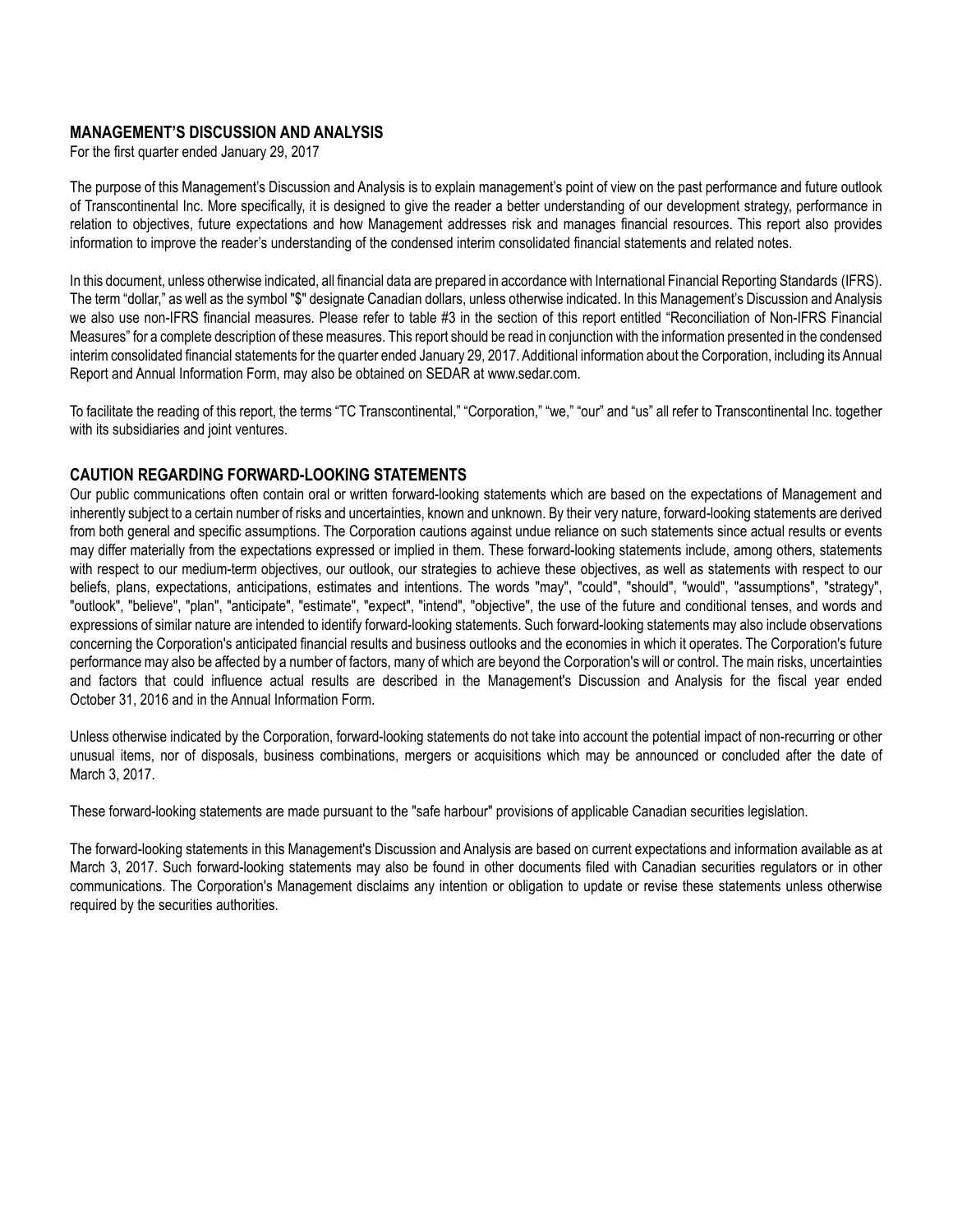# **DEFINITION OF TERMS USED IN THIS MANAGEMENT REPORT**

To make it easier to read this report, some terms have been shortened. The following are the complete definitions of the shortened terms used in this report:

#### **Table #1:**

| Terms Used                                                               | <b>Definitions</b>                                                                                                                                                                                                                                                                                                                     |
|--------------------------------------------------------------------------|----------------------------------------------------------------------------------------------------------------------------------------------------------------------------------------------------------------------------------------------------------------------------------------------------------------------------------------|
| Net indebtedness                                                         | Total of long-term debt plus current portion of long-term debt less cash                                                                                                                                                                                                                                                               |
| Net indebtedness ratio                                                   | Net indebtedness divided by the last 12 months' adjusted operating earnings before depreciation and<br>amortization                                                                                                                                                                                                                    |
| Net earnings attributable to shareholders of<br>the Corporation          | Net earnings less non-controlling interests                                                                                                                                                                                                                                                                                            |
| Adjusted net earnings attributable to<br>shareholders of the Corporation | Net earnings attributable to shareholders of the Corporation, before restructuring and other costs (revenues)<br>and impairment of assets, net of related income taxes, adjustment to deferred income tax assets, reversal of<br>financial expenses resulting from notices of assessment and net earnings from discontinued operations |
| Adjusted operating earnings                                              | Operating earnings before restructuring and other costs (revenues) and impairment of assets                                                                                                                                                                                                                                            |
| Adjusted operating earnings before<br>depreciation and amortization      | Operating earnings before depreciation and amortization as well as restructuring and other costs (revenues)<br>and impairment of assets                                                                                                                                                                                                |
| Adjusted income taxes                                                    | Income taxes before income taxes on restructuring and other costs (revenues) and income taxes on<br>impairment of assets                                                                                                                                                                                                               |

#### **PROFILE OF TC TRANSCONTINENTAL**

Canada's largest printer with operations in print, flexible packaging, publishing and digital media, TC Transcontinental's mission is to create products and services that allow businesses to attract, reach and retain their target customers.

Respect, teamwork, performance and innovation are strong values held by the Corporation and its employees. The Corporation's commitment to all stakeholders is to pursue its business and philanthropic activities in a responsible manner.

Transcontinental Inc. (TSX: TCL.A, TCL.B), known as TC Transcontinental, has close to 8,000 employees in Canada and the United States, and revenues of C\$2.0 billion in 2016. Website www.tc.tc.

#### **HIGHLIGHTS**

**Table #2:**

| (in millions of dollars, except per share amounts) | Q1-2017 | Q1-2016     | Variation<br>$in$ $\sqrt{s}$ | Variation<br>in $%$ |
|----------------------------------------------------|---------|-------------|------------------------------|---------------------|
| Revenues                                           | 503.6   | 498.9<br>J. | 4.7<br>S                     | 0.9%                |
| <b>Operating earnings</b>                          | 62.4    | 51.6        | 10.8                         | 20.9                |
| Adjusted operating earnings (1)                    | 61.3    | 57.1        | 4.2                          | 7.4                 |
| Net earnings                                       | 42.7    | 37.3        | 5.4                          | 14.5                |
| Net earnings per share                             | 0.55    | 0.48        | 0.07                         | 14.6                |
| Adjusted net earnings (1)                          | 41.3    | 41.4        | (0.1)                        | (0.2)               |
| Adjusted net earnings per share (1)                | 0.53    | 0.53        |                              |                     |

(1) Please refer to table #3 " Reconciliation of Non-IFRS Financial Measures " in this Management's Discussion and Analysis for adjusted data presented above.

• Revenues increased by \$4.7 million, or 0.9%.

• Operating earnings increased by \$10.8 million, or 20.9%. Adjusted operating earnings, which exclude restructuring and other costs (revenues) and impairment of assets, increased by \$4.2 million, or 7.4%.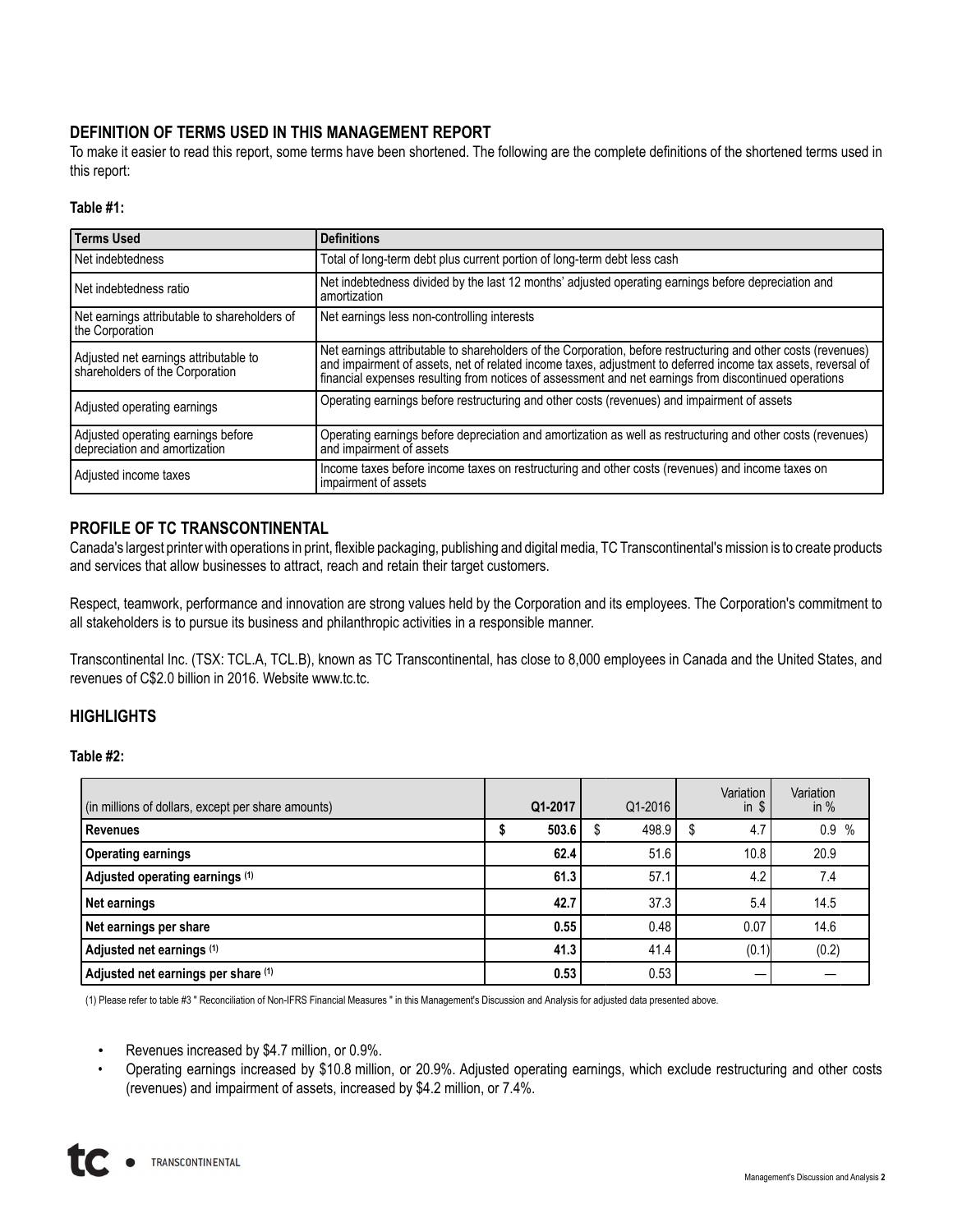- Net earnings increased by \$5.4 million, or 14.5%. Adjusted net earnings, which exclude restructuring and other costs (revenues) and impairment of assets, net of related taxes, decreased by \$0.1 million, or 0.2%.
- On March 3, 2017, the Corporation announced the conclusion of an expanded agreement with Lowe's Canada which includes the renewal of the agreement with RONAand the addition of the printing of Lowe's flyers in Canada. This agreement represents revenues of \$200 million over five years and includes all services to retailers for all Lowe's and RONA banners in the country.
- On March 3, 2017, the Board of Directors approved an 8.1% increase in the dividend per share to \$0.80 per year.

### **RECONCILIATION OF NON-IFRS FINANCIAL MEASURES**

(unaudited)

The financial information has been prepared in conformity with IFRS. However, certain measures used in this report do not have any standardized meaning under IFRS and could be calculated differently by other companies. We believe that many readers of our management discussion & analysis analyze our results based on certain non-IFRS financial measures because such measures provide a better indicator of the performance of the Corporation's activities. Management uses such non-IFRS financial information to evaluate the performance of its operations and managers. These measures should be considered in addition to, not as a substitute for or superior to, measures of financial performance prepared in accordance with IFRS. The following table reconciles IFRS financial measures to non-IFRS financial measures.

**Table #3:**

|                                                                  |  | Three months ended |  |             |
|------------------------------------------------------------------|--|--------------------|--|-------------|
|                                                                  |  | January 29,        |  | January 31, |
| (in millions of dollars, except per share amounts)               |  | 2017               |  | 2016        |
| <b>Operating earnings</b>                                        |  | 62.4               |  | 51.6        |
| Restructuring and other costs (revenues)                         |  | (2.3)              |  | 5.5         |
| Impairment of assets                                             |  | 1.2                |  |             |
| <b>Adjusted operating earnings</b>                               |  | 61.3               |  | 57.1        |
| Depreciation and amortization                                    |  | 26.6               |  | 26.8        |
| Adjusted operating earnings before depreciation and amortization |  | 87.9               |  | 83.9        |

|                                                                | Three months ended |                   |                         |  |                   |           |  |  |  |  |
|----------------------------------------------------------------|--------------------|-------------------|-------------------------|--|-------------------|-----------|--|--|--|--|
|                                                                |                    |                   | <b>January 29, 2017</b> |  | January 31, 2016  |           |  |  |  |  |
|                                                                |                    | Total             | Per share               |  | Total             | Per share |  |  |  |  |
| Net earnings                                                   |                    | 42.7 <sup>5</sup> | $0.55$ \$               |  | 37.3 <sup>5</sup> | 0.48      |  |  |  |  |
| Restructuring and other costs (revenues), net of related taxes |                    | (2.3)             | (0.03)                  |  | 4.1               | 0.05      |  |  |  |  |
| Impairment of assets, net of related taxes                     |                    | 0.9               | 0.01                    |  |                   |           |  |  |  |  |
| <b>Adjusted net earnings</b>                                   |                    | 41.3 <sup>5</sup> | 0.53                    |  | 41.4              | 0.53      |  |  |  |  |

|                                                                                   | As at January 29,<br>2017 |    | As at October 31,<br>2016 |
|-----------------------------------------------------------------------------------|---------------------------|----|---------------------------|
| Long-term debt                                                                    | 347.8                     | \$ | 347.9                     |
| Current portion of long-term debt                                                 | 0.1                       |    | 0.2                       |
| Cash                                                                              | (67.0)                    |    | (16.7)                    |
| Net indebtedness                                                                  | 280.9                     |    | 331.4                     |
| Adjusted operating earnings before depreciation and amortization (last 12 months) | 394.1                     | S  | 390.1                     |
| Net indebtedness ratio                                                            | $0.7 \times$              |    | $0.8 \times$              |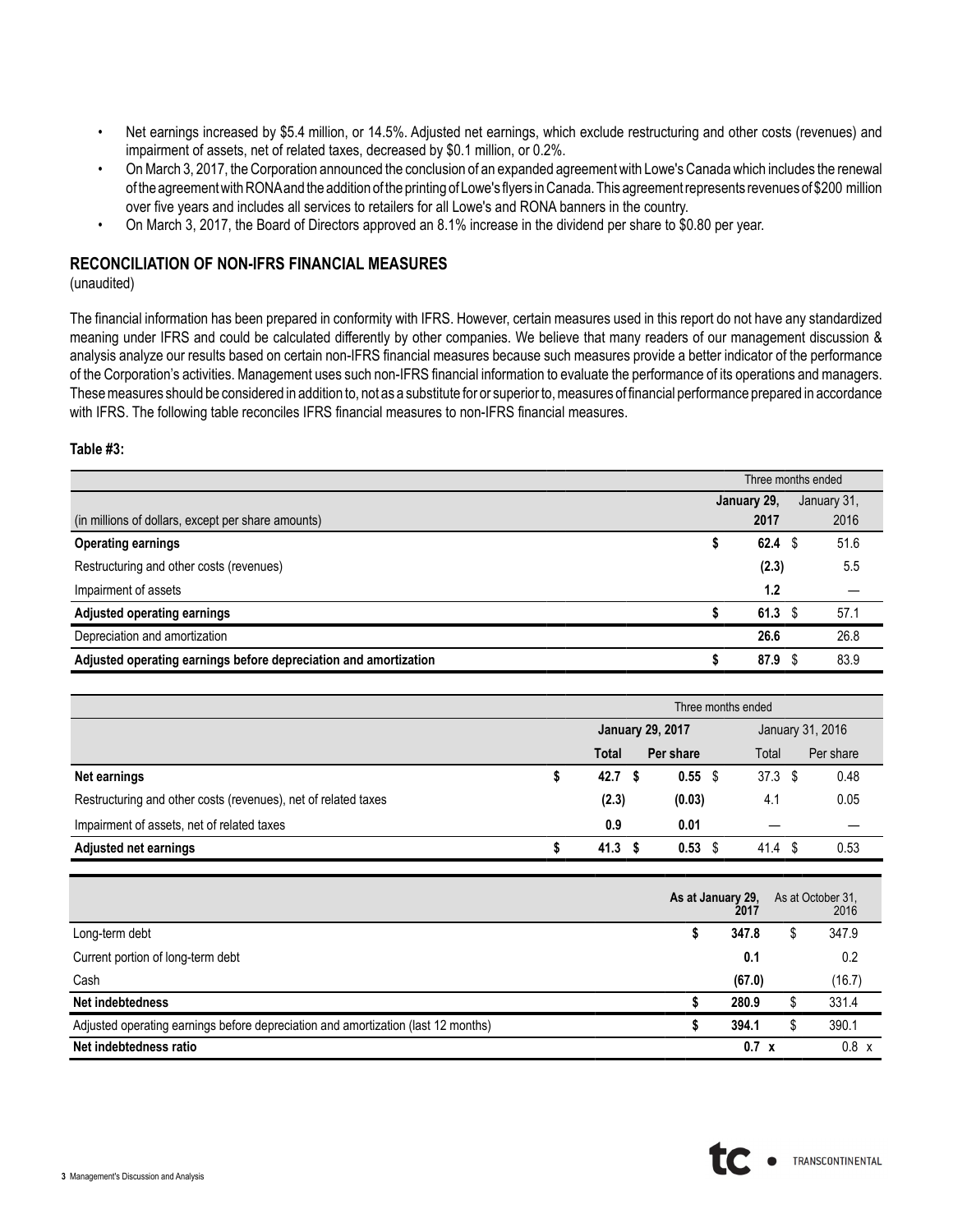### **Operating earnings**

Operating earnings increased from \$51.6 million to \$62.4 million. Excluding restructuring and other costs (revenues) and impairment of assets, adjusted operating earnings increased from \$57.1 million to \$61.3 million. Amore detailed analysis of adjusted operating earnings is presented in the "Analysis of Sector Results - First Quarter" section.

#### **Restructuring and other costs (revenues)**

Restructuring and other costs (revenues) decreased by \$7.8 million in the first quarter of 2017 compared to the corresponding period in 2016. The favourable effect is mainly attributable to lower workforce reductions in 2017 and to gain on the sale of a building recorded in the first quarter of 2017.

#### **Impairment of assets**

An asset impairment charge of \$1.2 million was recorded in the first quarter of 2017 on production equipment in the Media Sector. No charge had been recorded in the corresponding period in 2016.

### **ANALYSIS OF SECTOR RESULTS - FIRST QUARTER**

(unaudited)

#### **Table #4:**

| (in millions of dollars)                                | Printing &<br>Packaging<br>Media Sector<br>Sector |       |    |       | Head office and<br>Inter-Segment<br>Eliminations | Consolidated<br>results |        |  |
|---------------------------------------------------------|---------------------------------------------------|-------|----|-------|--------------------------------------------------|-------------------------|--------|--|
| Revenues - First quarter of 2016                        | \$                                                | 432.3 | \$ | 77.8  | \$<br>(11.2)                                     | \$                      | 498.9  |  |
| Acquisitions/disposals and closures                     |                                                   | 25.0  |    | (8.5) |                                                  |                         | 16.5   |  |
| <b>Existing operations</b>                              |                                                   |       |    |       |                                                  |                         |        |  |
| Exchange rate effect                                    |                                                   | 2.4   |    |       |                                                  |                         | 2.4    |  |
| Organic growth (decline)                                |                                                   | (9.6) |    | (6.2) | 1.6                                              |                         | (14.2) |  |
| Revenues - First quarter of 2017                        | \$                                                | 450.1 | \$ | 63.1  | \$<br>(9.6)                                      | \$                      | 503.6  |  |
| Adjusted operating earnings (1) - First quarter of 2016 | \$                                                | 67.2  | \$ | (5.8) | \$<br>(4.3)                                      | \$                      | 57.1   |  |
| Acquisitions/disposals and closures                     |                                                   | 2.7   |    | 2.4   |                                                  |                         | 5.1    |  |
| Existing operations                                     |                                                   |       |    |       |                                                  |                         |        |  |
| Exchange rate effect                                    |                                                   | 2.1   |    |       |                                                  |                         | 2.1    |  |
| Organic growth (decline)                                |                                                   | (1.0) |    | 2.1   | (4.1)                                            |                         | (3.0)  |  |
| Adjusted operating earnings (1) - First quarter of 2017 | S                                                 | 71.0  | \$ | (1.3) | \$<br>(8.4)                                      | \$                      | 61.3   |  |

(1) Please refer to table #3 " Reconciliation of Non-IFRS Financial Measures " in this Management's Discussion and Analysis for adjusted data presented above.

### **Printing & Packaging Sector**

Printing & Packaging Sector revenues increased by \$17.8 million, or 4.1%, from \$432.3 million in the first quarter of 2016 to \$450.1 million in the first quarter of 2017. The contribution of our acquisitions and the favourable exchange rate effect more than offset the decrease in revenues from existing operations in the printing division. This decrease was mitigated by the stable demand from Canadian retailers for printed flyers and doorto-door distribution services, as well by the increase in revenues from premedia and in-store marketing services. In addition, the agreement to print the *Toronto Star* partially offset the lower volume in our newspaper and magazine printing activities resulting from the continued decrease in circulation and number of pages experienced by several publishers. However, the sustained decline in advertising spending and the completion of the agreement to print Canada's census form in 2016 affected our commercial printing activities. In the packaging division, revenues from existing operations recorded a slight increase compared to the first quarter of 2016.

Adjusted operating earnings increased by 5.7%, or \$3.8 million, from \$67.2 million in the first quarter of 2016 to \$71.0 million in the first quarter of 2017. The acquisitions and the favourable exchange rate effect more than offset the slight decrease in adjusted operating earnings from the sector's existing operations. This decrease is mostly due to the lower revenues mentioned above, partially offset by the continued cost reduction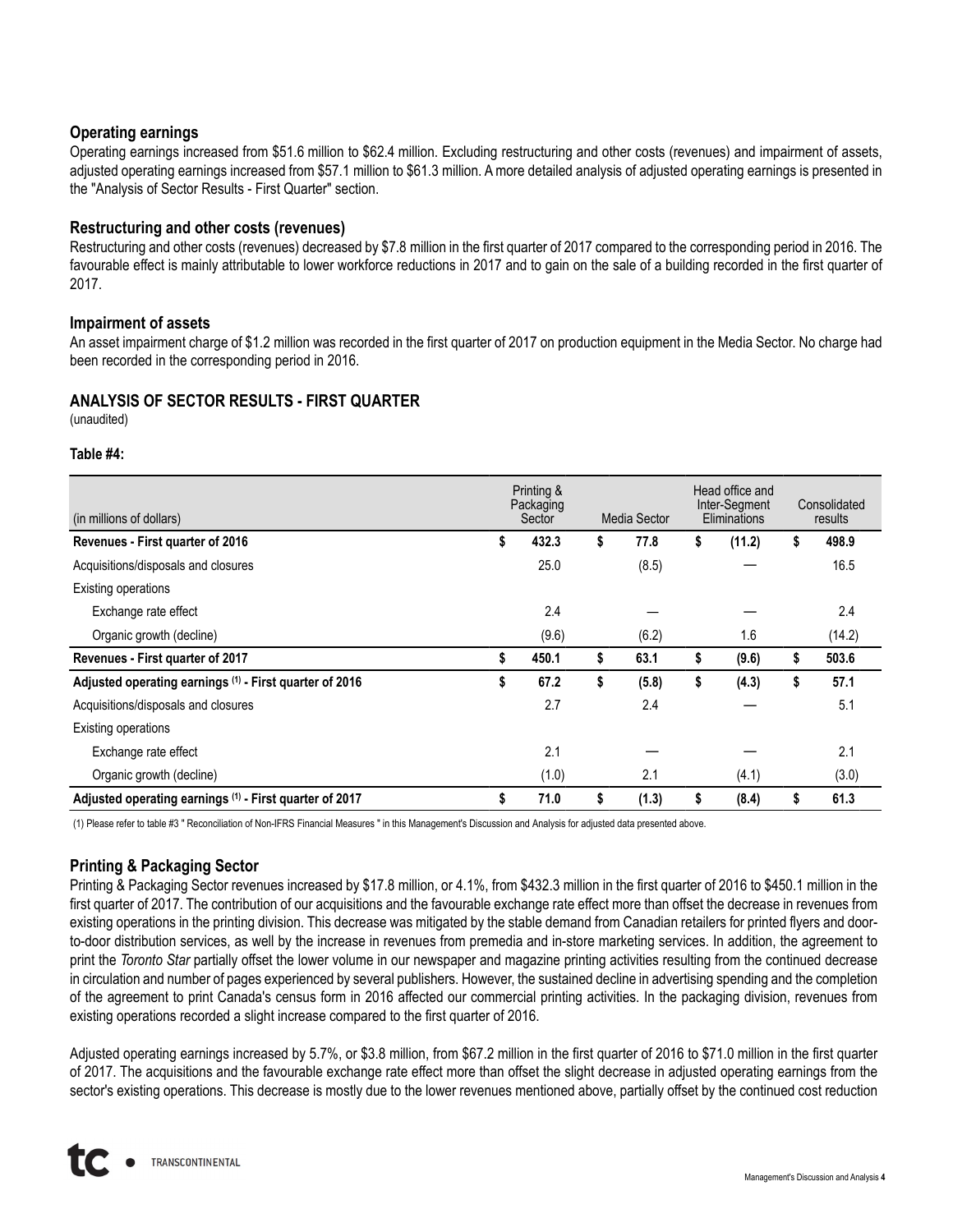initiatives. The sector's adjusted operating earnings margin increased slightly from 15.5% in the first quarter of 2016 to 15.8% in the first quarter of 2017.

#### **Media Sector**

Media Sector revenues decreased by \$14.7 million, or 18.9%, from \$77.8 million in the first quarter of 2016 to \$63.1 million in the first quarter of 2017. This decrease is mostly due to the disposals and closures of local newspapers and certain products in our interactive marketing solutions offering, partially offset by the recent acquisition of financial brands in the Business and Education Group. With respect to existing operations, the lower advertising revenues continued to adversely impact the local newspaper publishing activities, while the Business and Education Group remained relatively stable.

Adjusted operating earnings went from -\$5.8 million in the first quarter of 2016 to -\$1.3 million in the first quarter of 2017. The cost reduction initiatives deployed since the third quarter of 2016 within local newspapers and our strategic exit from our interactive marketing solutions offering contributed to the improvement in adjusted operating earnings.

#### **Head office and Inter-Segment Eliminations**

Eliminations of inter-segment revenues went from -\$11.2 million in the first quarter of 2016 to -\$9.6 million in the first quarter of 2017. Adjusted operating earnings decreased by \$4.1 million, from -\$4.3 million in the first quarter of 2016 to -\$8.4 million in first quarter of 2017. The \$4.2 million reduction in head office expenses, most of which is non-recurring, was more than offset by an increase of \$8.3 million in stock-based compensation as a result of the significant change in the share price in the first quarter of 2017 compared to the corresponding period in 2016.

#### **ANALYSIS OF NET EARNINGS - FIRST QUARTER**

#### **Net Financial Expenses**

Net financial expenses increased by \$2.0 million, from \$3.1 million in the first quarter of 2016 to \$5.1 million in the first quarter of 2017, mainly as a result of a foreign exchange gain in 2016.

#### **Income Taxes**

Income taxes increased from \$11.2 million in the first quarter of 2016 to \$14.5 million in the first quarter of 2017. Excluding income taxes on restructuring and other costs (revenues) and impairment of assets, income taxes would have amounted to \$12.6 million in the first quarter of 2016, for a tax rate of 23.5%, compared to \$14.8 million in the first quarter of 2017, or a rate of 26.3%. This increase in tax rate stems mostly from favourable differences between the accounting and tax treatment of certain items in 2016.

#### **Net Earnings**

Net earnings increased from \$37.3 million in the first quarter of 2016 to \$42.7 million in the first quarter of 2017. This increase is mainly explained by higher operating earnings, partially offset by the increase in net financial expenses and income taxes. On a per share basis, net earnings increased from \$0.48 to \$0.55. Excluding restructuring and other costs (revenues) and impairment of assets, net of related income taxes, adjusted net earnings decreased by \$0.1 million, or 0.2%, from \$41.4 million in the first quarter of 2016 to \$41.3 million in the first quarter of 2017. On a per share basis, adjusted net earnings remained stable at \$0.53.

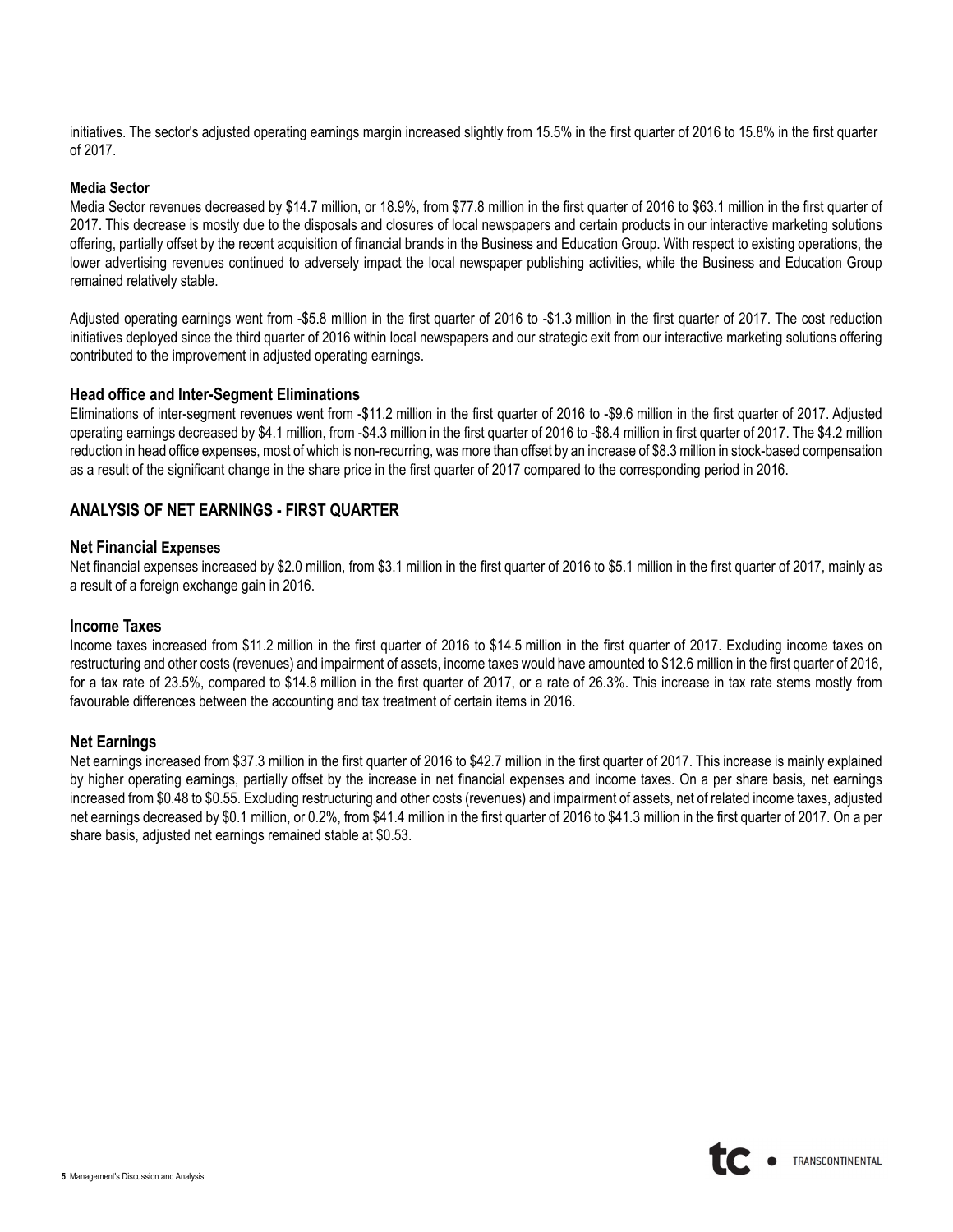# **SUMMARY OF QUARTERLY RESULTS**

(unaudited)

#### **Table #5:**

|                                                                                        | 2017           |                |                | 2016 |        |                |                | 2015           |             |
|----------------------------------------------------------------------------------------|----------------|----------------|----------------|------|--------|----------------|----------------|----------------|-------------|
| (in millions of dollars, except per share)<br>amounts)                                 | Q <sub>1</sub> | Q <sub>4</sub> | Q <sub>3</sub> |      | Q2     | Q <sub>1</sub> | Q <sub>4</sub> | Q <sub>3</sub> | Q2          |
| Revenues                                                                               | \$<br>503.6    | \$<br>555.6    | \$<br>467.8    | \$   | 497.2  | \$<br>498.9    | \$<br>540.1    | \$<br>481.9    | \$<br>490.5 |
| Operating earnings before depreciation and<br>amortization                             | 89.0           | 107.8          | 90.1           |      | 43.2   | 78.4           | 88.4           | 88.0           | 102.5       |
| Adjusted operating earnings before<br>depreciation and amortization (1)                | 87.9           | 133.9          | 89.2           |      | 83.1   | 83.9           | 114.3          | 96.4           | 87.2        |
| Adjusted operating earnings margin before<br>depreciation and amortization (1)         | 17.5%          | 24.1 %         | 19.1 %         |      | 16.7 % | 16.8 %         | 21.2 %         | 20.0 %         | 17.8 %      |
| Operating earnings                                                                     | 62.4           | 81.3           | 63.6           |      | 16.3   | 51.6           | 61.9           | 63.2           | 76.9        |
| Adjusted operating earnings (1)                                                        | 61.3           | 107.4          | 62.7           |      | 56.2   | 57.1           | 87.8           | 71.6           | 61.6        |
| Adjusted operating earnings margin (1)                                                 | 12.2 %         | 19.3 %         | 13.4 %         |      | 11.3 % | 11.4 %         | 16.3 %         | 14.9 %         | 12.6 %      |
| Net earnings attributable to shareholders of<br>the Corporation                        | \$<br>42.7     | \$<br>57.7     | \$<br>45.9     | \$   | 5.4    | \$<br>37.3     | \$<br>100.2    | \$<br>43.3     | \$<br>81.2  |
| Net earnings attributable to shareholders of<br>the Corporation per share              | 0.55           | 0.75           | 0.59           |      | 0.07   | 0.48           | 1.28           | 0.55           | 1.04        |
| Adjusted net earnings attributable to<br>shareholders of the Corporation (1)           | 41.3           | 76.6           | 44.1           |      | 34.2   | 41.4           | 60.6           | 48.8           | 39.1        |
| Adjusted net earnings attributable to<br>shareholders of the Corporation per share (1) | 0.53           | 0.99           | 0.57           |      | 0.44   | 0.53           | 0.78           | 0.62           | 0.50        |
| % of fiscal year                                                                       | — %            | 39 %           | 23 %           |      | 17 %   | 21 %           | 33 %           | 26 %           | 21 %        |

(1) Please refer to table #3 " Reconciliation of Non-IFRS Financial Measures " in this Management's Discussion and Analysis for adjusted data presented above.

The operating results for interim periods are not necessarily indicative of expected full-year results due to the seasonal nature of certain activities of the Corporation. Operating results are mainly influenced by customers' marketing spending, which is usually higher in the fourth quarter.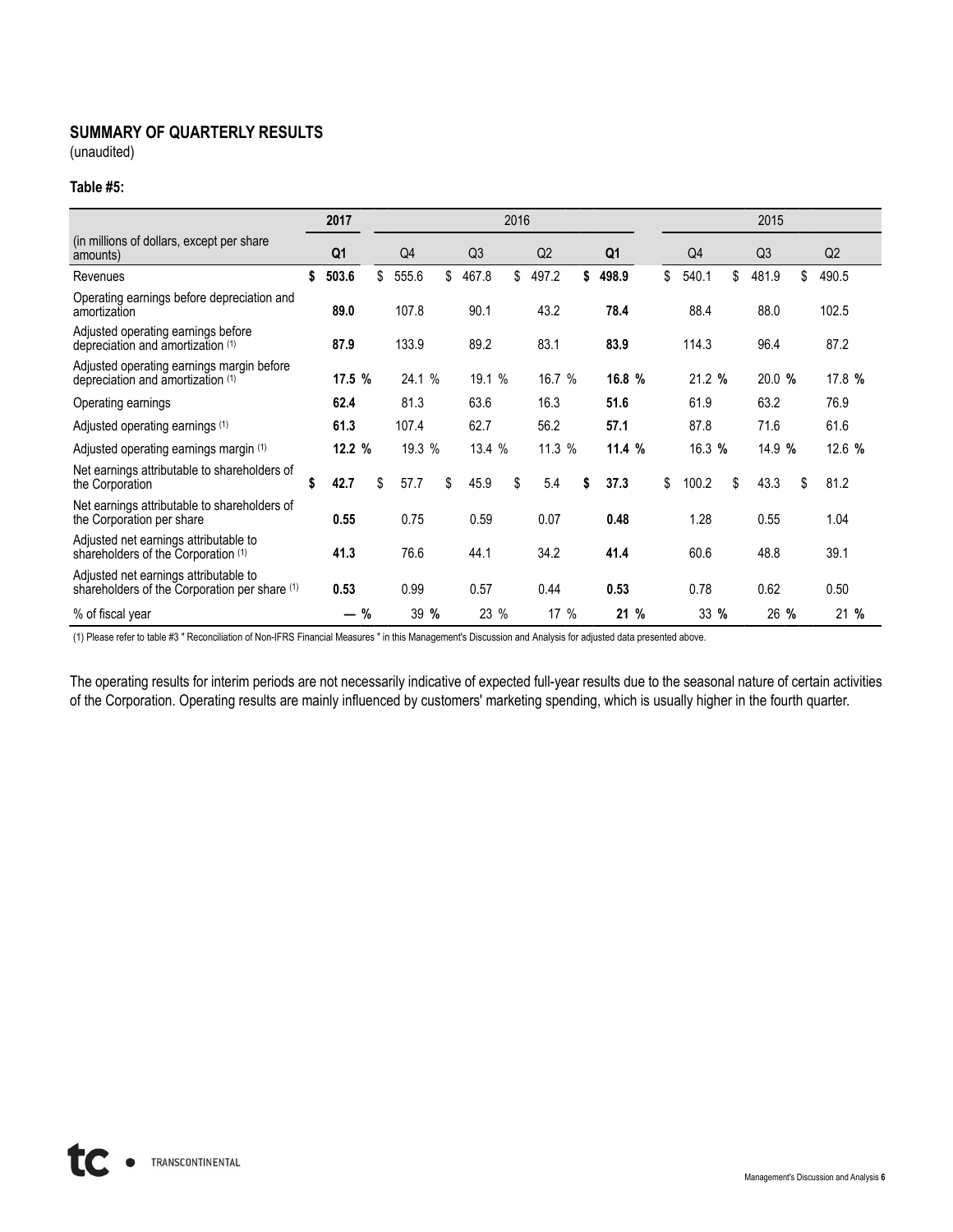# **FINANCIAL CONDITION, LIQUIDITY AND CAPITAL RESOURCES**

(unaudited)

| Table #6: |  |
|-----------|--|
|           |  |

|                                                                                         |                        | Three months ended     |
|-----------------------------------------------------------------------------------------|------------------------|------------------------|
|                                                                                         | January 29,            | January 31,            |
| (in millions of dollars)                                                                | 2017                   | 2016                   |
| <b>Operating activities</b>                                                             |                        |                        |
| Cash flows generated by operating activities before changes in non-cash operating items |                        |                        |
| and income taxes paid                                                                   | \$<br>93.1             | \$<br>72.7             |
| Changes in non-cash operating items                                                     | (0.5)                  | (11.1)                 |
| Income taxes paid                                                                       | (11.6)                 | (27.3)                 |
| Cash flows from operating activities                                                    | \$<br>81.0             | \$<br>34.3             |
| <b>Investing activities</b>                                                             |                        |                        |
| <b>Business combinations</b>                                                            | \$<br>(8.2)            | \$                     |
| <b>Business disposals</b>                                                               | 0.1                    | 0.5                    |
| Acquisitions of property, plant and equipment                                           | (10.5)                 | (14.1)                 |
| Disposals of property, plant and equipment                                              | 6.7                    |                        |
| Increase in intangible assets                                                           | (4.1)                  | (4.6)                  |
| Cash flows from investing activities                                                    | \$<br>(16.0)           | \$<br>(18.2)           |
| <b>Financing activities</b>                                                             |                        |                        |
| Reimbursement of long-term debt                                                         | \$<br>(0.1)            | \$<br>(0.1)            |
| Net decrease in credit facility                                                         |                        | (8.0)                  |
| Financial expenses on long-term debt                                                    | (5.5)                  | (5.4)                  |
| Interest received related to previous tax reassessments                                 |                        | 5.4                    |
| Exercise of stock options                                                               | 5.2                    |                        |
| <b>Dividends</b>                                                                        | (14.3)                 | (13.2)                 |
| Share redemptions                                                                       |                        | (9.4)                  |
| Cash flows from financing activities                                                    | \$<br>(14.7)           | \$<br>(30.7)           |
|                                                                                         |                        |                        |
| <b>Financial position</b>                                                               | As at January 29, 2017 | As at October 31, 2016 |
| Net indebtedness (1)                                                                    | \$<br>280.9            | \$<br>331.4            |
| Net indebtedness ratio (1)                                                              | 0.7 x                  | 0.8 x                  |
| Credit rating                                                                           |                        |                        |
| <b>DBRS</b>                                                                             | <b>BBB</b> (low)       | BBB (low)              |
| Outlook                                                                                 | <b>Stable</b>          | Stable                 |
| Standard and Poor's                                                                     | BBB-                   | BBB-                   |
| Outlook                                                                                 | <b>Stable</b>          | Stable                 |
| <b>Balance sheet</b>                                                                    | As at January 29, 2017 | As at October 31, 2016 |
| <b>Current assets</b>                                                                   | \$<br>532.8            | \$<br>559.9            |
| <b>Current liabilities</b>                                                              | 321.7                  | 395.3                  |
| Total assets                                                                            | 1,995.8                | 2,062.2                |
| <b>Total liabilities</b>                                                                | 886.3                  | 993.5                  |

(1) Please refer to table #3 " Reconciliation of Non-IFRS Financial Measures " in this Management's Discussion and Analysis for adjusted data presented above.

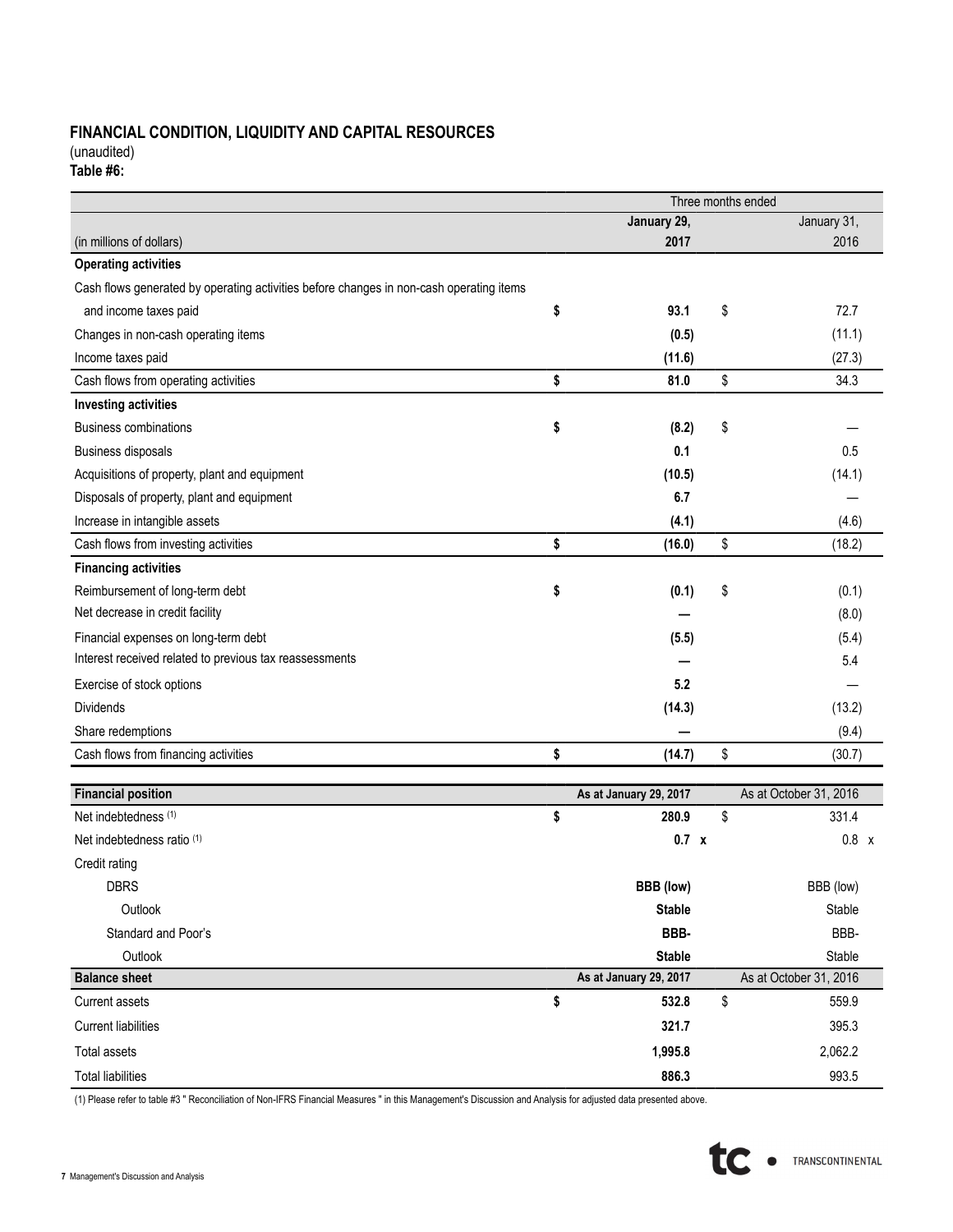### **Cash Flows from Operating Activities**

Cash flows from operating activities increased from \$34.3 million in the first quarter of 2016 to \$81.0 million in the first quarter of 2017. This favourable variation is mostly explained by the increase in cash flows generated by operating activities, the decrease in income taxes paid and the reduction in the investment in non-cash operating items.The latter is mostly attributable to more favourable timing differences for accounts receivable and accounts payable in the first quarter of 2017, partially offset by the receipt of \$31.0 million in the first quarter of 2016 further to the renegotiation of the agreement with The Globe and Mail Inc.

#### **Cash Flows from Investing Activities**

Cash flows from investing activities went from a cash outflow of \$18.2 million in the first quarter of 2016 to a cash outflow of \$16.0 million in the first quarter of 2017. A cash inflow related to the sale of a building in the first quarter of 2017, combined with lower investments in capital assets, explain the decrease in cash flows from investing activities. These items were partially offset by cash outflows of \$8.2 million related to business combinations mainly in connection with a contingent consideration related to the acquisition of Ultra Flex Packaging and the acquisition of financial brands from Rogers Media Inc.

### **Cash Flows from Financing Activities**

Cash flows from financing activities went from a cash outflow of \$30.7 million in the first quarter of 2016 to a cash outflow of \$14.7 million in the first quarter of 2017. This change is mainly explained by the repurchase of Class A Subordinate Voting Shares amounting to \$9.4 million and the reimbursement of \$8.0 million on the credit facility in the first quarter of 2016.

### **Debt Instruments**

Net indebtedness decreased from \$331.4 million as at October 31, 2016 to \$280.9 million as at January 29, 2017 as a result of excess cash flows. Consequently, our net indebtedness ratio stood at 0.7x (0.8x as at October 31, 2016). In addition, during the first quarter of 2017, the Corporation extended the maturity of its credit facility, in the available amount of \$400.0 million or the equivalent in US dollars, for one additional year, to February 2022, on the same terms.

### **Share Capital**

During the first quarter of 2017, certain executives of the Corporation exercised their stock options, which increased share capital by 417,390 Class A Subordinate Voting Shares. In addition, the Corporation repurchased 2,663 of its Class A Subordinate Voting Shares at a weighted average price of \$17.48. Since the beginning of the program in April 2016, the Corporation repurchased and cancelled 701,590 of its Class A Subordinate Voting Shares at a weighted average price of \$17.42, for a total cash consideration of \$12.2 million.

#### **Table #7:**

| <b>Shares Issued and Outstanding</b>          | As at January 29, 2017 | As at February 28, 2017 |
|-----------------------------------------------|------------------------|-------------------------|
| <b>Class A</b><br>(Subordinate Voting Shares) | 63.349.972             | 63.351.272              |
| <b>Class B</b><br>(Multiple Voting Shares)    | 14.025.826             | 14.024.526              |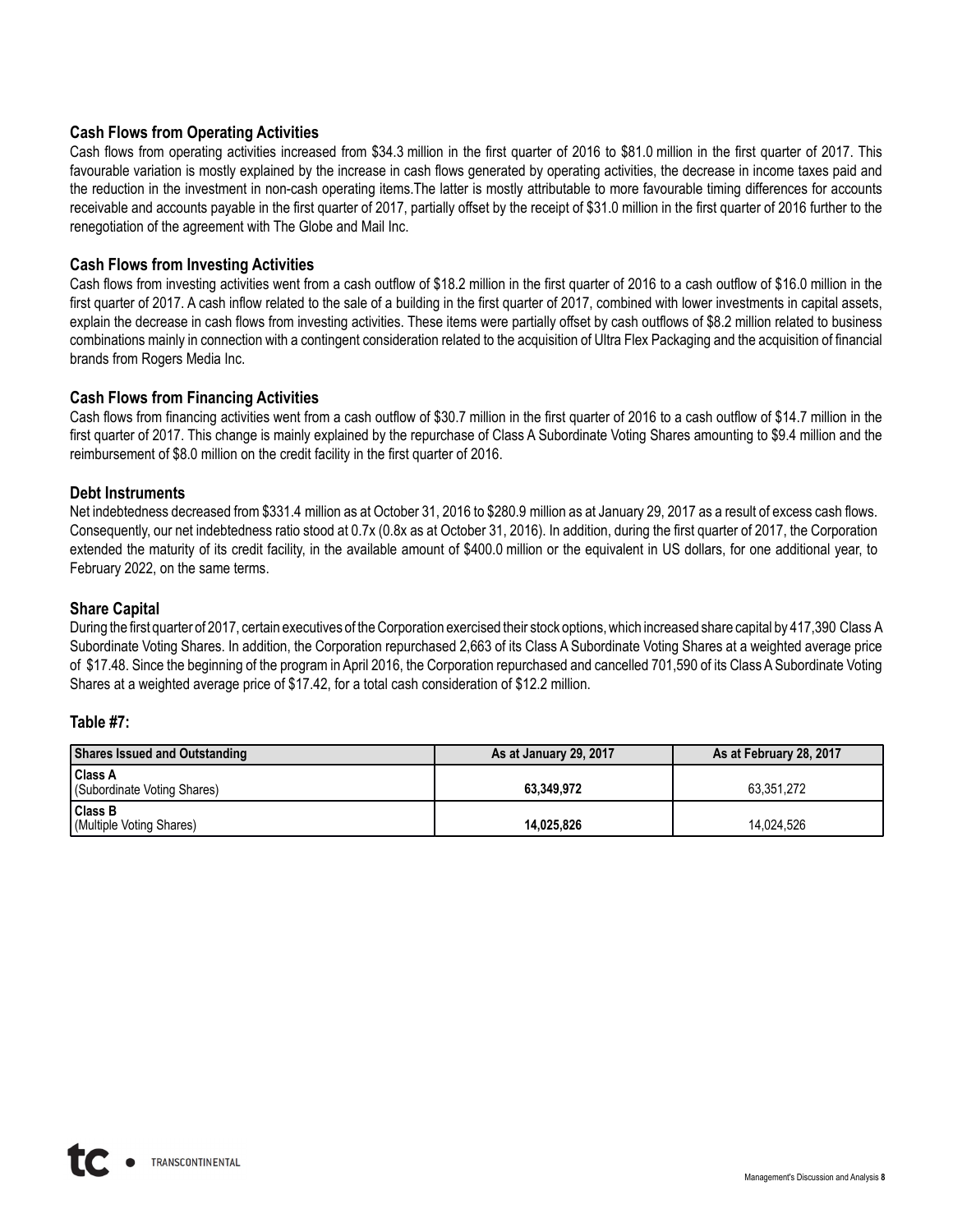# **CHANGES IN ACCOUNTING STANDARDS**

#### **Clarification of acceptable methods of depreciation and amortization**

- IAS 16 "Property, Plant and Equipment"
- IAS 38 "Intangible Assets"

#### **New or amended accounting standards not yet adopted**

The Corporation has not yet determined the impact of adopting the changes in accounting standards listed below. The assessment of the impact on our consolidated financial statements of the new standard or the amendment to the standard is still ongoing. Please see Note 2 to the consolidated financial statements in order to obtain more information.

- IFRS 15 "Revenue from Contracts with Customers"
- IAS 18 "Revenue"
- IFRIC 13 "Customer Loyalty Programs"
- IFRIC 15 "Agreements for the Construction of Real Estate"
- IFRIC 18 "Transfer of Assets from Customers"
- SIC 31 "Revenue Barter Transactions Involving Advertising Services"

### **INTERNAL CONTROL OVER FINANCIAL REPORTING**

Management is responsible for implementing and maintaining adequate internal control. The purpose of internal control over financial reporting is to provide reasonable assurance regarding the reliability of the Corporation's financial reporting and the preparation of consolidated financial statements in accordance with IFRS. Management certifies disclosures in annual and interim filings under Regulation 52-109 using the internal control framework issued by the Committee of Sponsoring Organizations of the Treadway Commission (COSO).

As at January 29, 2017, Management excluded Robbie Manufacturing from its evaluation of internal control over financial reporting; this exclusion is accepted by the Autorité des marchés financiers (AMF) during the first year after the acquisition of a business, to give a corporation time to integrate the acquisition.

Robbie Manufacturing is a supplier of flexible packaging that has close to 175 employees. Acquired on June 30, 2016, Robbie Manufacturing generated revenues of \$16.5 million and operating earnings of \$2.3 million in the first quarter of 2017, or 3.3% and 3.7%, respectively, of the Corporation's consolidated results.

Additional information about this acquisition are presented in table #8.

#### **Table #8:**

|                                                                  | <b>Robbie Manufacturing</b>               |
|------------------------------------------------------------------|-------------------------------------------|
| <b>Statement of financial position</b>                           | As at January 29, 2017                    |
| Current assets                                                   | \$13.3 M                                  |
| Non-current assets                                               | \$45.0 M                                  |
| <b>Current liabilities</b>                                       | \$4.3 M                                   |
| Long-term liabilities                                            |                                           |
| <b>Statement of earnings</b>                                     | Three-month period ended January 29, 2017 |
| Revenues                                                         | \$16.5 M                                  |
| Adjusted operating earnings before depreciation and amortization | \$3.0 M                                   |
| Adjusted operating earnings                                      | \$2.3 <sub>M</sub>                        |

Please refer to Note 4 of the consolidated financial statements for the fiscal year ended October 31, 2016 for additional information on this acquisition.

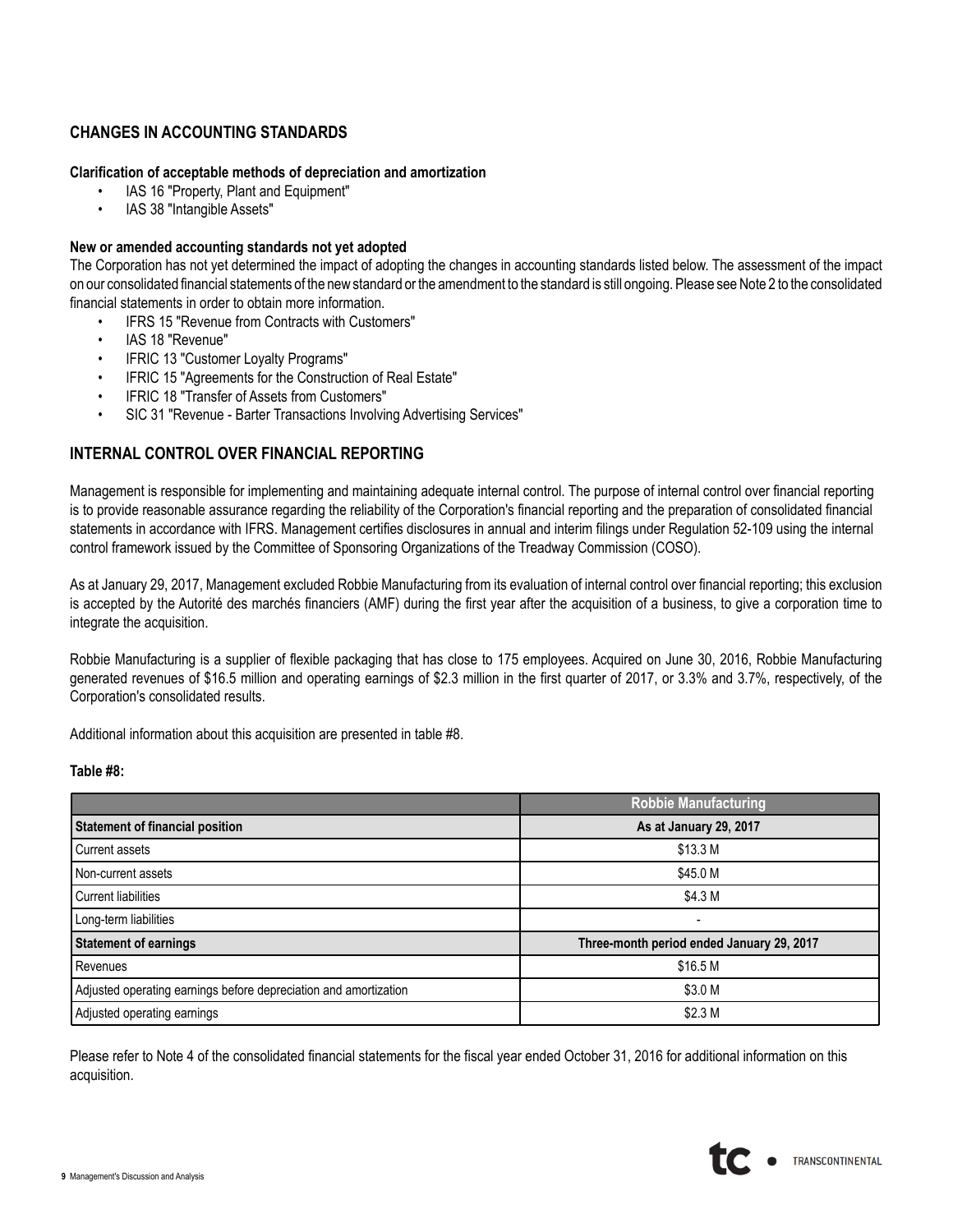During the first quarter ended January 29, 2017, except for the information provided above, no change that has materially affected or is reasonably likely to materially affect the internal control over financial reporting was brought to the attention of management, including the President and Chief Executive Officer, and the Chief Financial and Development Officer of the Corporation.

# **OUTLOOK FOR 2017**

In the printing division, we expect stable revenues from our offering to current retailers, in particular flyer printing and door-to-door distribution services, as well as higher revenues from premedia and in-store marketing product services. In addition, we will benefit from the new agreement with Lowe's Canada to print their flyers in Canada. We will also benefit from the additional contribution from the agreement to print the *Toronto Star* until the end of June, and we are pursuing our initiatives to secure new newspaper printing outsourcing contracts. However, these favourable elements should be affected by a decrease in volume from certain newspaper publishers as a result of reduced circulation. Furthermore, our commercial and magazine printing activities will be affected by a reduction in print advertising. Lastly, the completion of the non-recurring contract to print Canada's census form in the second quarter of 2016 will have an unfavourable effect in the second quarter of 2017. With respect to adjusted operating earnings, we will continue our operational efficiency initiatives as in the past.

In our packaging division, we will benefit from the contribution from the acquisition of Robbie Manufacturing until the end of June, and from the acquisition of Flexstar Packaging until the end of our fourth quarter. In addition, once fully integrated, these acquisitions will also generate synergies. Furthermore, to support our transformation and future growth, we will continue to deploy resources to strengthen our sales force and develop our manufacturing platform. Lastly, we will maintain our disciplined acquisition approach in this promising market in order to invest in quality assets that meet our strategic criteria.

In the Media Sector, the impact of the transformation of the advertising market on our local newspaper publishing activities will continue, but will be partly offset by our cost reduction initiatives and our strategic exit from our interactive marketing solutions activities until the end of our second quarter of 2017. With respect to the Business and Education group, we expect that revenues and adjusted operating earnings will remain stable.

To conclude, we expect to generate significant cash flows and maintain our excellent financial position, which should enable us to continue investing to support our transformation into flexible packaging.

On behalf of Management,

*(s) Nelson Gentiletti* Chief Financial and Development Officer

March 3, 2017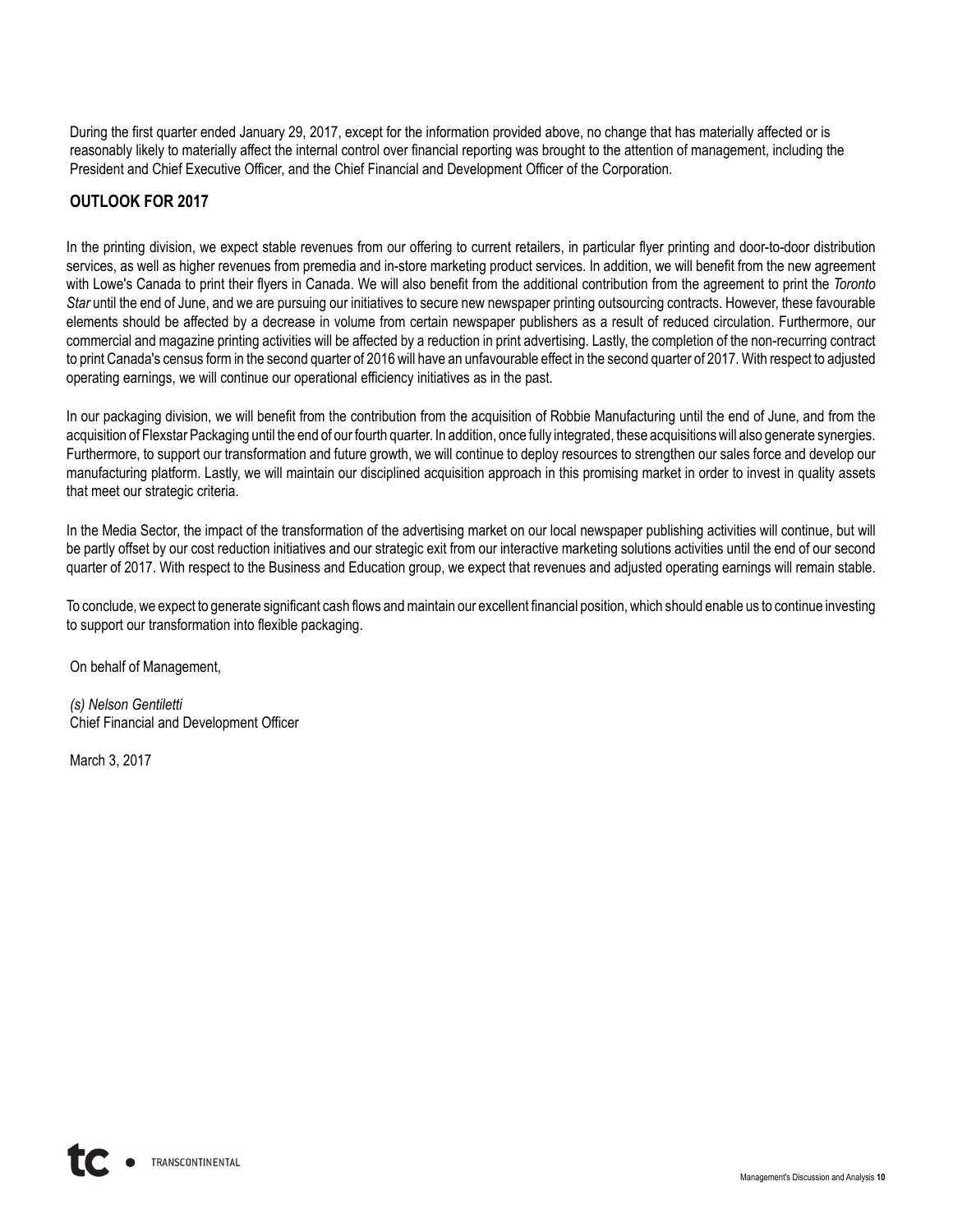# **CONSOLIDATED STATEMENTS OF EARNINGS**

Unaudited

|                                                                                       |              | Three months ended |             |
|---------------------------------------------------------------------------------------|--------------|--------------------|-------------|
|                                                                                       |              | January 29,        | January 31, |
| (in millions of Canadian dollars, except per share data)                              | <b>Notes</b> | 2017               | 2016        |
|                                                                                       |              |                    |             |
| Revenues                                                                              |              | \$<br>503.6        | \$<br>498.9 |
| Operating expenses                                                                    | 5            | 415.7              | 415.0       |
| Restructuring and other costs (revenues)                                              | 6            | (2.3)              | 5.5         |
| Impairment of assets                                                                  |              | 1.2                |             |
|                                                                                       |              |                    |             |
| Operating earnings before depreciation and amortization                               |              | 89.0               | 78.4        |
| Depreciation and amortization                                                         | 7            | 26.6               | 26.8        |
|                                                                                       |              |                    |             |
| Operating earnings                                                                    |              | 62.4               | 51.6        |
| Net financial expenses                                                                | 8            | 5.1                | 3.1         |
| Earnings before share of net earnings in interests in joint ventures and income taxes |              | 57.3               | 48.5        |
| Share of net earnings in interests in joint ventures, net of related taxes            |              | (0.1)              |             |
| Income taxes                                                                          | 9            | 14.5               | 11.2        |
|                                                                                       |              |                    |             |
| Net earnings                                                                          |              | \$<br>42.7         | \$<br>37.3  |
| Net earnings per share - basic                                                        |              | \$<br>0.55         | \$<br>0.48  |
|                                                                                       |              |                    |             |
| Net earnings per share - diluted                                                      |              | \$<br>0.55         | \$<br>0.48  |
| Weighted average number of shares outstanding - basic (in millions)                   |              | 77.2               | 78.0        |
| Weighted average number of shares - diluted (in millions)                             | 13           | 77.4               | 78.2        |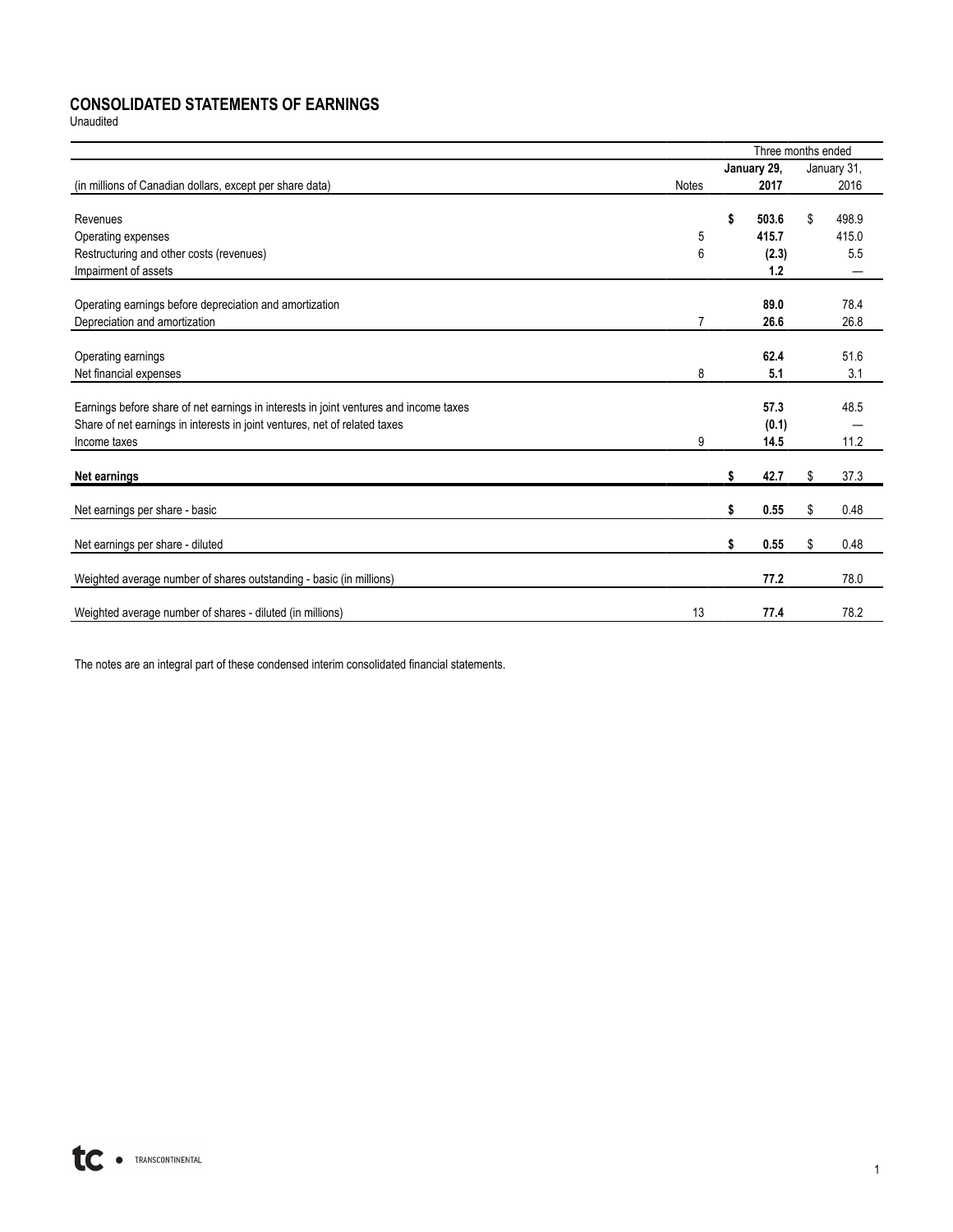## **CONSOLIDATED STATEMENTS OF COMPREHENSIVE INCOME**

Unaudited

|                                                                                                             |      |             | Three months ended |             |
|-------------------------------------------------------------------------------------------------------------|------|-------------|--------------------|-------------|
|                                                                                                             |      | January 29, |                    | January 31, |
| (in millions of Canadian dollars)                                                                           | Note |             | 2017               | 2016        |
| Net earnings                                                                                                |      | \$          | 42.7               | \$<br>37.3  |
| Other comprehensive income                                                                                  |      |             |                    |             |
| Items that will be reclassified to net earnings                                                             |      |             |                    |             |
| Net change related to cash flow hedges                                                                      |      |             |                    |             |
| Net change in the fair value of derivatives designated as cash flow hedges                                  |      |             | 1.4                | (6.5)       |
| Reclassification of the net change in the fair value of derivatives designated as cash flow                 |      |             |                    |             |
| hedges in prior periods, recognized in net earnings during the period                                       |      |             | 0.4                | 2.0         |
| Related income taxes                                                                                        |      |             | 0.5                | (1.3)       |
|                                                                                                             |      |             | 1.3                | (3.2)       |
|                                                                                                             |      |             |                    |             |
| <b>Cumulative translation differences</b>                                                                   |      |             |                    |             |
| Net unrealized exchange gains (losses) on the translation of the financial statements of foreign operations |      |             | (9.4)              | 19.6        |
| Net change in the fair value of derivatives designated as hedges                                            |      |             |                    |             |
| of net investments in foreign operations                                                                    |      |             | 1.2                | (0.7)       |
| Related income taxes                                                                                        |      |             | 0.3                | (0.2)       |
|                                                                                                             |      |             | (8.5)              | 19.1        |
|                                                                                                             |      |             |                    |             |
| Items that will not be reclassified to net earnings                                                         |      |             |                    |             |
| Changes in actuarial gains and losses in respect of defined benefit plans                                   |      |             |                    |             |
| Actuarial gains (losses) in respect of defined benefit plans                                                |      |             | 19.8               | (17.9)      |
| Related income taxes                                                                                        |      |             | 5.4                | (4.8)       |
|                                                                                                             |      |             | 14.4               | (13.1)      |
| Other comprehensive income                                                                                  | 15   |             | 7.2                | 2.8         |
| <b>Comprehensive income</b>                                                                                 |      | \$          | 49.9               | \$<br>40.1  |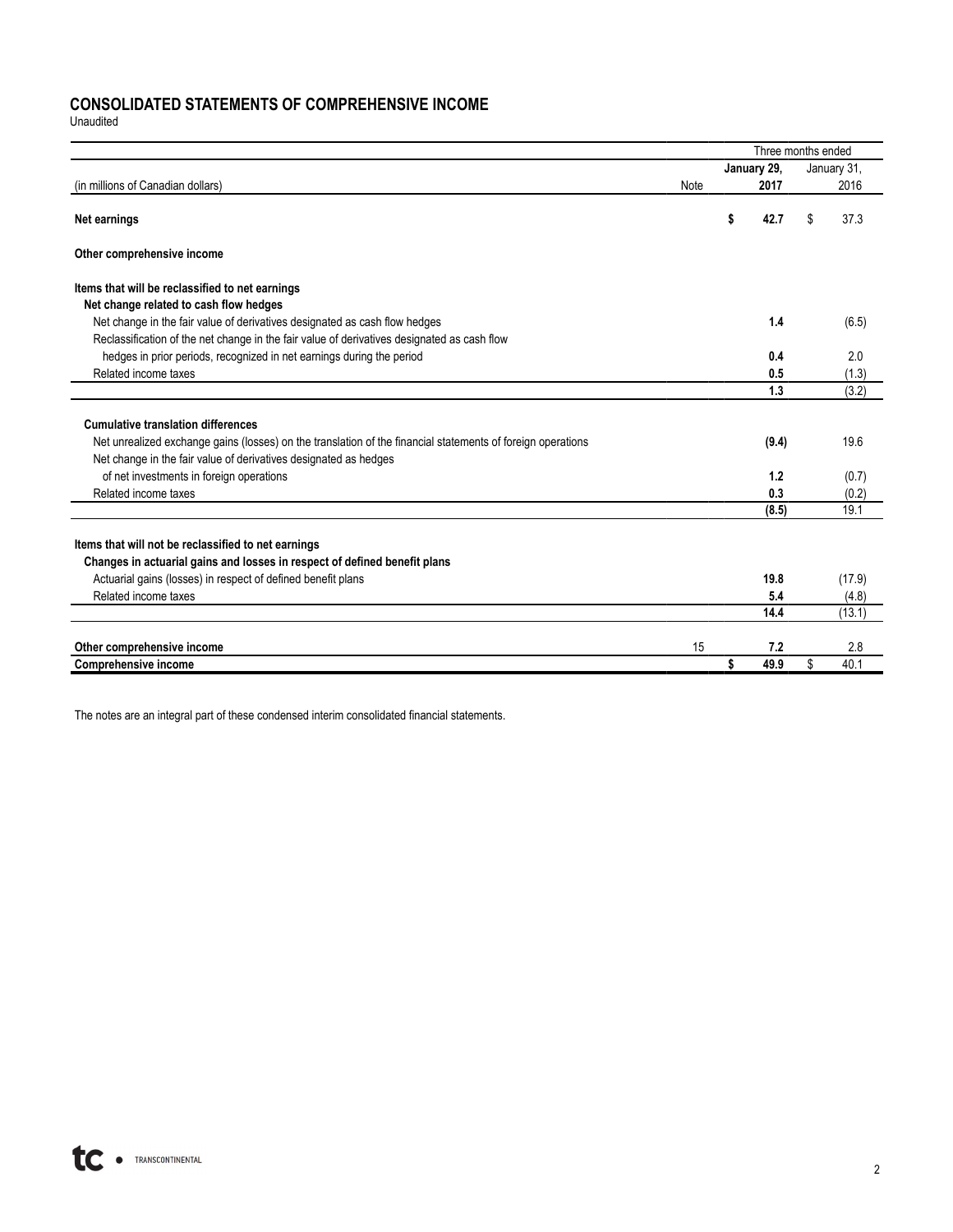# **CONSOLIDATED STATEMENTS OF CHANGES IN EQUITY**

Unaudited

| (in millions of Canadian dollars)                             |             |             |             |               |    |              |
|---------------------------------------------------------------|-------------|-------------|-------------|---------------|----|--------------|
|                                                               |             |             |             | Accumulated   |    |              |
|                                                               |             |             |             | other         |    |              |
|                                                               | Share       | Contributed | Retained    | comprehensive |    |              |
|                                                               | capital     | surplus     | earnings    | income        |    | Total equity |
| Balance as at October 31, 2016                                | \$<br>361.9 | \$<br>3.2   | \$<br>700.9 | \$<br>2.7     | s  | 1,068.7      |
| Net earnings                                                  |             |             | 42.7        |               |    | 42.7         |
| Other comprehensive income                                    |             |             |             | 7.2           |    | 7.2          |
| Shareholders' contributions and distributions to shareholders |             |             |             |               |    |              |
| Exercise of stock options (Note 12)                           | 6.5         | (1.3)       |             |               |    | 5.2          |
| Dividends (Note 12)                                           |             |             | (14.3)      |               |    | (14.3)       |
| Balance as at January 29, 2017                                | \$<br>368.4 | 1.9         | 729.3       | \$<br>9.9     |    | 1,109.5      |
| Balance as at October 31, 2015                                | \$<br>368.2 | \$<br>3.2   | \$<br>625.5 | \$<br>19.4    | \$ | 1,016.3      |
| Net earnings                                                  |             |             | 37.3        |               |    | 37.3         |
| Other comprehensive income                                    |             |             |             | 2.8           |    | 2.8          |
| Shareholders' contributions and distributions to shareholders |             |             |             |               |    |              |
| Share redemptions (Note 12)                                   | (3.0)       |             | (6.4)       |               |    | (9.4)        |
| Exercise of stock options (Note 12)                           | 0.2         |             |             |               |    | 0.2          |
| Dividends (Note 12)                                           |             |             | (13.2)      |               |    | (13.2)       |
| Balance as at January 31, 2016                                | \$<br>365.4 | \$<br>3.2   | \$<br>643.2 | \$<br>22.2    | \$ | 1,034.0      |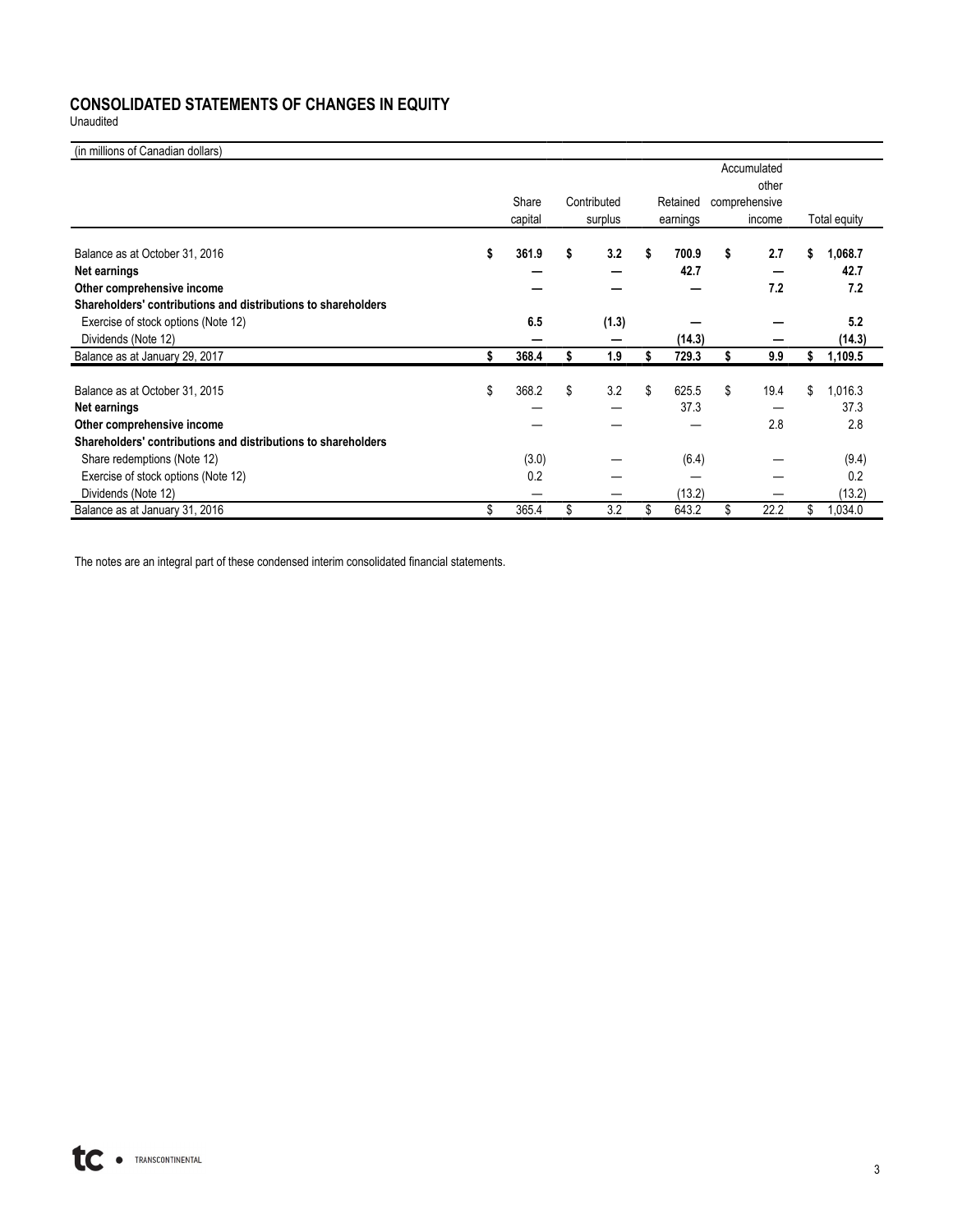# **CONSOLIDATED STATEMENTS OF FINANCIAL POSITION**

Unaudited

| (in millions of Canadian dollars)         | Notes          |        | As at       |              | As at       |
|-------------------------------------------|----------------|--------|-------------|--------------|-------------|
|                                           |                |        | January 29, |              | October 31, |
|                                           |                |        | 2017        |              | 2016        |
| <b>Current assets</b>                     |                |        |             |              |             |
| Cash                                      |                | \$     | 67.0        | \$           | 16.7        |
| Accounts receivable                       |                |        | 328.7       |              | 401.9       |
| Income taxes receivable                   |                |        | 4.3         |              | 5.8         |
| Inventories                               |                |        | 112.5       |              | 119.6       |
|                                           |                |        |             |              |             |
| Prepaid expenses and other current assets |                |        | 20.3        |              | 15.9        |
|                                           |                |        | 532.8       |              | 559.9       |
| Property, plant and equipment             |                |        | 548.5       |              | 566.0       |
| Intangible assets                         |                |        | 212.3       |              | 217.0       |
| Goodwill                                  | $\overline{4}$ |        | 507.8       |              | 509.7       |
| Investments in joint ventures             |                |        | 2.8         |              | 2.9         |
| Deferred taxes                            |                |        | 157.9       |              | 171.3       |
| Other assets                              |                |        | 33.7        |              | 35.4        |
|                                           |                | \$     | 1,995.8     | \$           | 2,062.2     |
|                                           |                |        |             |              |             |
| <b>Current liabilities</b>                |                |        |             |              |             |
| Accounts payable and accrued liabilities  |                | \$     | 260.8       | \$           | 326.4       |
| Provisions                                | 11             |        | 5.4         |              | 9.8         |
| Income taxes payable                      |                |        | 0.6         |              | 3.5         |
| Deferred revenues and deposits            |                |        | 54.8        |              | 55.4        |
| Current portion of long-term debt         |                |        | 0.1         |              | 0.2         |
|                                           |                |        | 321.7       |              | 395.3       |
| Long-term debt                            |                |        | 347.8       |              | 347.9       |
| Deferred taxes                            |                |        | 43.1        |              | 43.4        |
| <b>Provisions</b>                         | 11             |        | 2.5         |              | 2.9         |
| <b>Other liabilities</b>                  |                |        | 171.2       |              | 204.0       |
|                                           |                |        | 886.3       |              | 993.5       |
|                                           |                |        |             |              |             |
| <b>Equity</b>                             |                |        |             |              |             |
| Share capital                             | 12             |        | 368.4       |              | 361.9       |
| Contributed surplus                       |                |        | 1.9         |              | 3.2         |
| Retained earnings                         |                |        | 729.3       |              | 700.9       |
| Accumulated other comprehensive income    | 15             |        | 9.9         |              | 2.7         |
|                                           |                |        | 1,109.5     |              | 1,068.7     |
|                                           |                | $\sim$ | 1,995.8     | $\mathbb{S}$ | 2,062.2     |
|                                           |                |        |             |              |             |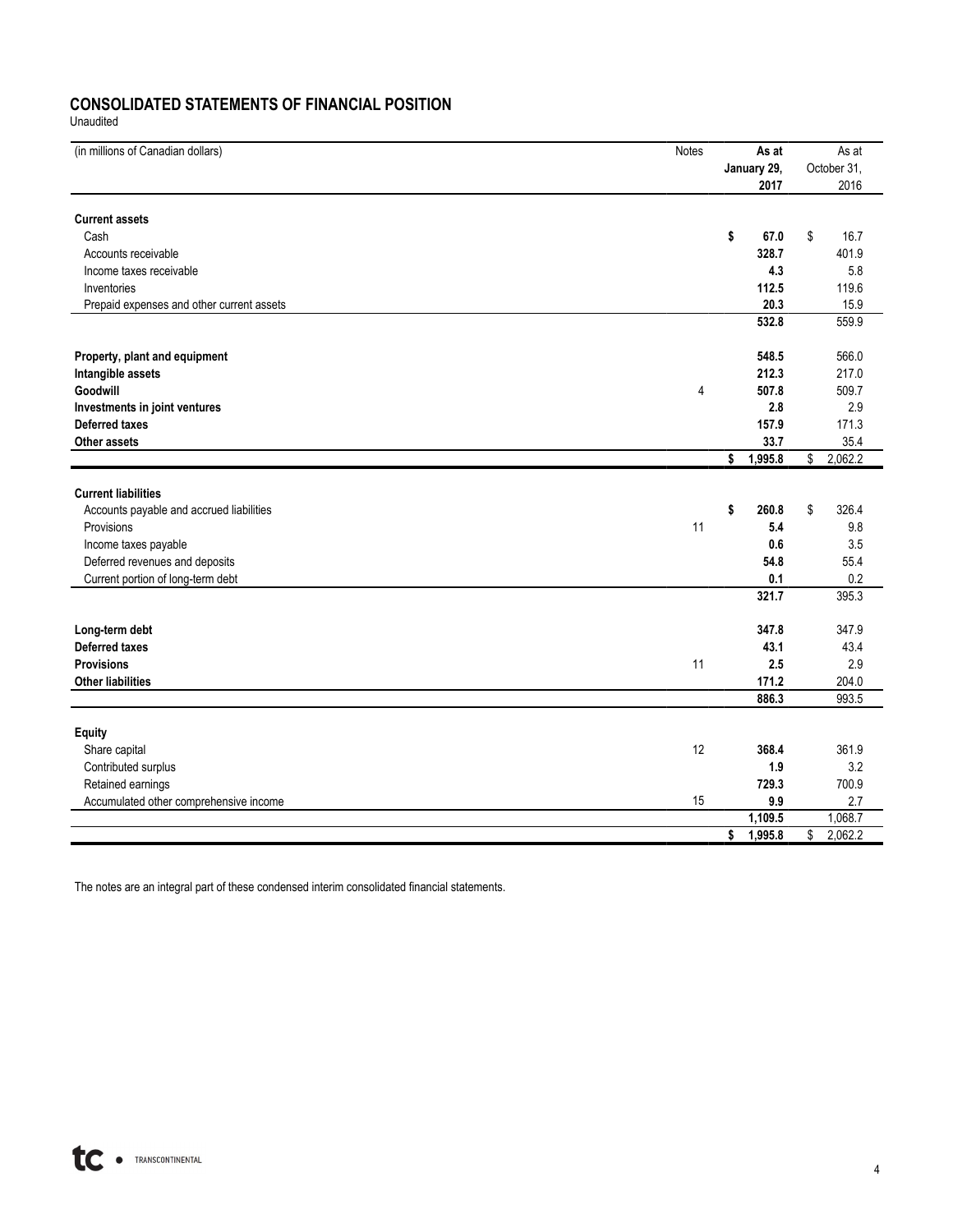### **CONSOLIDATED STATEMENTS OF CASH FLOWS**

Unaudited

|                                                                                                               |       | Three months ended |             |
|---------------------------------------------------------------------------------------------------------------|-------|--------------------|-------------|
|                                                                                                               |       | January 29,        | January 31, |
| (in millions of Canadian dollars)                                                                             | Notes | 2017               | 2016 (2)    |
|                                                                                                               |       |                    |             |
| <b>Operating activities</b>                                                                                   |       |                    | 37.3        |
| Net earnings                                                                                                  |       | \$<br>42.7         | \$          |
| Adjustments to reconcile net earnings and cash flows from operating activities:                               |       |                    |             |
| Impairment of assets                                                                                          |       | 1.2                |             |
| Depreciation and amortization                                                                                 | 7     | 33.0               | 33.6        |
| Financial expenses on long-term debt                                                                          | 8     | 4.4                | 4.6         |
| Net losses (gains) on disposal of assets                                                                      |       | (3.0)              | 0.4         |
| Income taxes                                                                                                  | 9     | 14.5               | 11.2        |
| Net foreign exchange differences and other                                                                    |       | 0.3                | (14.4)      |
| Cash flows generated by operating activities before changes in non-cash operating items and income taxes paid |       | 93.1               | 72.7        |
| Changes in non-cash operating items (1)                                                                       |       | (0.5)              | (11.1)      |
| Income taxes paid                                                                                             |       | (11.6)             | (27.3)      |
| Cash flows from operating activities                                                                          |       | 81.0               | 34.3        |
|                                                                                                               |       |                    |             |
| <b>Investing activities</b>                                                                                   |       |                    |             |
| <b>Business combinations</b>                                                                                  | 4     | (8.2)              |             |
| <b>Business disposals</b>                                                                                     |       | 0.1                | 0.5         |
| Acquisitions of property, plant and equipment                                                                 |       | (10.5)             | (14.1)      |
| Disposals of property, plant and equipment                                                                    |       | 6.7                |             |
| Increase in intangible assets                                                                                 |       | (4.1)              | (4.6)       |
| Cash flows from investing activities                                                                          |       | (16.0)             | (18.2)      |
|                                                                                                               |       |                    |             |
| <b>Financing activities</b>                                                                                   |       |                    |             |
| Reimbursement of long-term debt                                                                               |       | (0.1)              | (0.1)       |
| Net decrease in credit facility                                                                               |       |                    | (8.0)       |
| Financial expenses on long-term debt                                                                          |       | (5.5)              | (5.4)       |
| Interest received related to previous tax reassessments                                                       |       |                    | 5.4         |
| Exercise of stock options                                                                                     | 12    | 5.2                |             |
| <b>Dividends</b>                                                                                              | 12    | (14.3)             | (13.2)      |
| Share redemptions                                                                                             | 12    |                    | (9.4)       |
| Cash flows from financing activities                                                                          |       | (14.7)             | (30.7)      |
| Effect of exchange rate changes on cash denominated in foreign currencies                                     |       |                    | 1.6         |
|                                                                                                               |       |                    |             |
| Net change in cash                                                                                            |       | 50.3               | (13.0)      |
| Cash at beginning of period                                                                                   |       | 16.7               | 38.6        |
| Cash at end of period                                                                                         |       | \$<br>67.0         | \$<br>25.6  |
|                                                                                                               |       |                    |             |
| Non-cash investing activities                                                                                 |       |                    |             |
| Net change in capital asset acquisitions financed by accounts payable                                         |       | \$                 | \$<br>(0.8) |

(1) During the three-month period ended January 31, 2016, an amount of \$31.0 million was received and recognized as deferred revenues.

(2) Certain comparative figures have been reclassified to conform to the presentation adopted in the current period.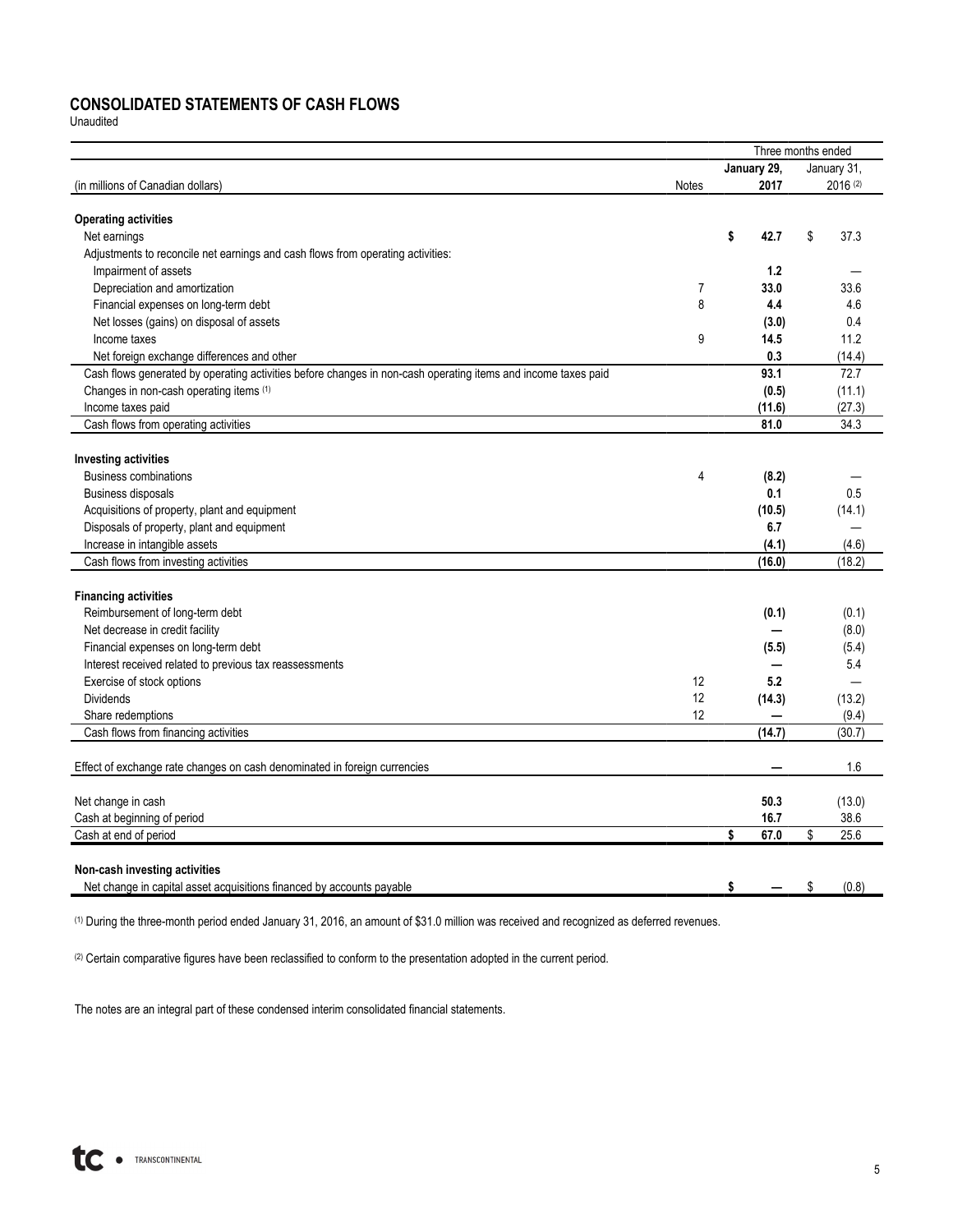Unaudited Quarters ended January 29, 2017 and January 31, 2016 (in millions of Canadian dollars, except per share data)

# **1** GENERAL INFORMATION

Transcontinental Inc. (the "Corporation") is incorporated under the Canada Business Corporations Act. Its Class A Subordinate Voting Shares and Class B Shares are traded on the Toronto Stock Exchange. The Corporation's head office is located at 1 Place Ville Marie, Suite 3240, Montreal, Quebec, Canada H3B 0G1.

The Corporation is Canada's largest printer, with operations in print, flexible packaging, publishing and digital media. The Corporation conducts business in Canada and the United States in two separate sectors: the Printing and Packaging Sector and the Media Sector. The Corporation's main activities are described in Note 3 "Segmented Information".

The Corporation changed its fiscal year end date from a calendar year end to a floating year end, thus the end of the quarter will always be the last Sunday of the month. This change was effective at the beginning of the fiscal year.

The operating results for interim periods are not necessarily indicative of expected full-year results due to the seasonal nature of certain activities of the Corporation. Operating results are influenced by the advertising market, which is stronger in the fourth quarter.

The Corporation's Board of Directors approved these condensed interim consolidated financial statements on March 3, 2017.

### **2** SIGNIFICANT ACCOUNTING POLICIES

#### **Basis of presentation**

These interim consolidated financial statements were prepared in accordance with International Financial Reporting Standards ("IFRS"), as issued by the International Accounting Standards Board ("IASB"). In particular, these interim consolidated financial statements were prepared in accordance with IAS 34 "Interim Financial Reporting", and therefore, are condensed consolidated financial statements since they do not contain all disclosures required by IFRS for annual consolidated financial statements. These condensed interim consolidated financial statements should be read in conjunction with the audited annual consolidated financial statements for the year ended October 31, 2016, which include the significant accounting policies used by the Corporation.

The accounting policies adopted in these condensed interim consolidated financial statements are based on IFRS issued, in force and which were adopted by the Corporation as at January 29, 2017. Any subsequent changes to the accounting policies, that will take effect in the Corporation's annual consolidated financial statements for the year ending October 29, 2017 or after, could result in a retrospective restatement of these condensed interim consolidated financial statements.

#### **New or amended accounting standards adopted**

#### **Clarification of acceptable methods of depreciation and amortization**

In May 2014, the IASB issued modifications to IAS 16 "Property, Plant and Equipment" and to IAS 38 "Intangible Assets". The amendments to IAS 16 explicitly mention that depreciation method based on revenues cannot be used for property and equipment. The reason being that the depreciation method reflects factors other than the consumption of the economic benefits of the asset. Amendments to IAS 38 introduces a refutable presumption that the use of amortization methods based on revenues is inappropriate in the case of intangible assets. This presumption may be refuted only when products and consumption of economic benefits of the intangible assets have a "high correlation" or when the intangible asset is expressed as a measure of revenues. The Corporation adopted these amendments on November 1, 2016. The adoption of these modifications had no significant impact on the consolidated financial statements of the Corporation.

#### **New or amended accounting standards not yet adopted**

#### **Revenue from Contracts with Customers**

In May, 2014 the IASB issued IFRS 15 "Revenue from Contracts with Customers". IFRS 15 will replace IAS 11 "Construction Contracts", IAS 18 "Revenue", IFRIC 13 "Customer Loyalty Programs", IFRIC 15 "Agreements for the Construction of Real Estate", IFRIC 18 "Transfer of Assets from Customers", and SIC 31 "Revenue - Barter Transactions Involving Advertising Services".

IFRS 15 contains a single model that applies to contracts with customers and two approaches to recognizing revenue: at a point in time or over time. The model features a contract-based five-step analysis of transactions to determine whether, how much and when revenue is recognized. New estimates and judgmental thresholds have been introduced, which may affect the amount and/or timing of revenue recognized. IFRS 15 will be applicable in financial statements for the annual period beginning on January 1, 2018, with earlier application permitted.

The analysis of this standard requires the Corporation to compile historical data for all of its contracts. Accordingly, the Corporation expects to devote, during the year 2017, the time and effort necessary to develop and implement the accounting policies, estimates, judgments and accounting processes (including incremental requirements of information technology systems) needed to have in place in order to comply with this standard.

At this time, the Corporation is performing a detailed impact assessment that this standard and its amendments will have on its consolidated financial statements. The Corporation will provide further updates during the year of 2017 as the assessment progresses.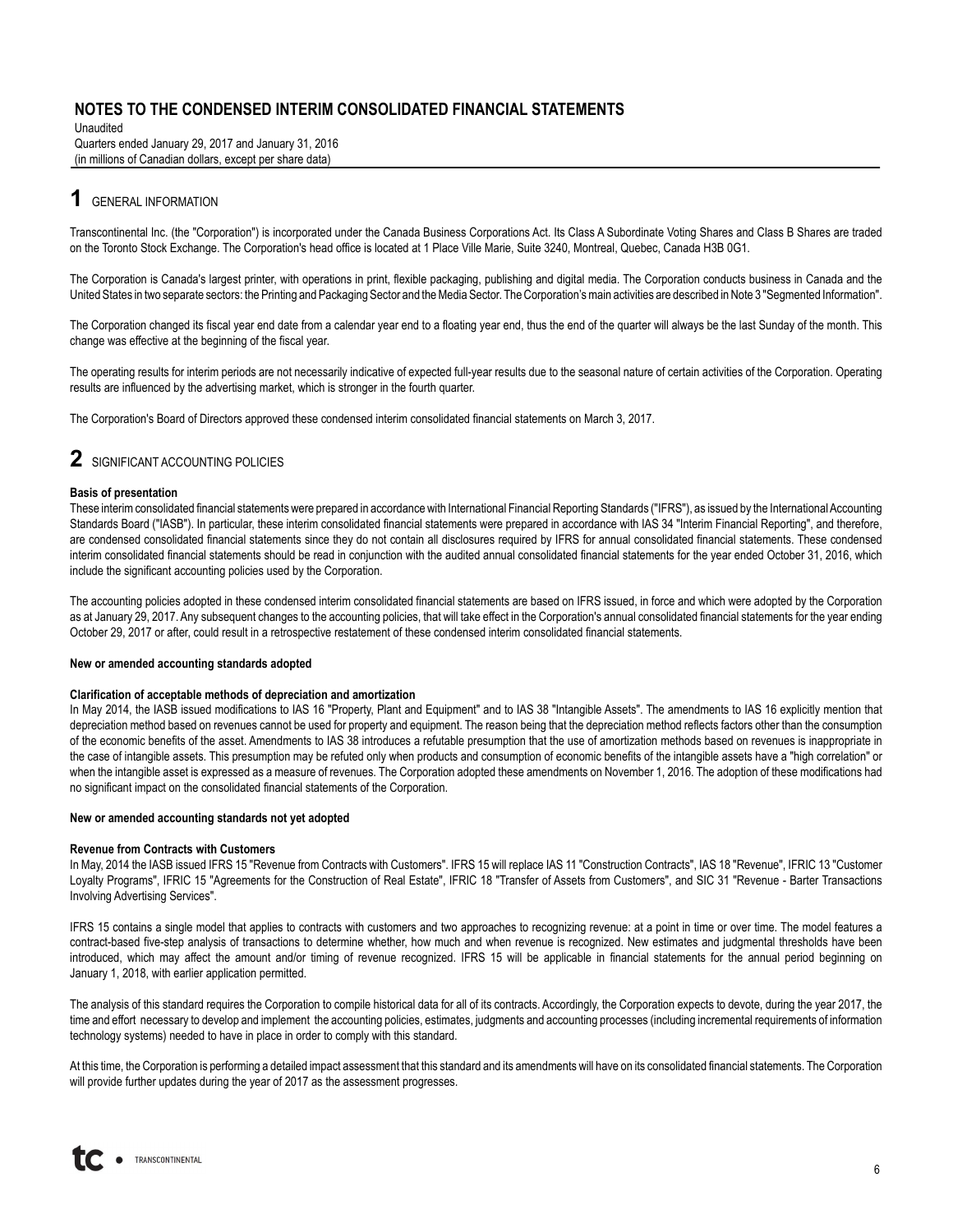Unaudited Quarters ended January 29, 2017 and January 31, 2016 (in millions of Canadian dollars, except per share data)

# **3** SEGMENTED INFORMATION

During the year ended October 31, 2016 the Corporation revised its organizational structure to combine its services offered to retailers within the printing division. As a result, door-to-door distribution and premedia services have been transferred under the responsibility of the Printing & Packaging Sector. Accordingly, the comparative data for our operating sectors have been restated to reflect these changes.

The operating segments were determined and grouped by management in two separate sectors, according to the type of activity, which are manufacturing and publishing activities. The Printing and Packaging Sector includes the manufacturing activities of the Corporation and generates revenues from activities such as the printing of retail flyers, magazines, newspapers, color books, personalized and mass marketing products, premedia and geotargeted door-to-door distribution services and the production of flexible packaging solutions in Canada and the United States. The Media Sector generates revenues through print and digital publishing products, in French and English, of the following type: newspapers, educational books and specialized publications for professionals. Inter-segment sales of the Corporation are recognized at agreed transfer price, which approximates fair value. Transactions other than sales are recognized at carrying amount.

The following tables present the various segment components of the Consolidated Statements of Earnings:

|                                                                      |    |              |    |        |    | Head office  |    |              |
|----------------------------------------------------------------------|----|--------------|----|--------|----|--------------|----|--------------|
|                                                                      |    | Printing and |    |        |    | and inter-   |    |              |
|                                                                      |    | Packaging    |    | Media  |    | segment      |    | Consolidated |
| For the three-month period ended January 29, 2017                    |    | Sector       |    | Sector |    | eliminations |    | Results      |
|                                                                      |    |              |    |        |    |              |    |              |
| Revenues                                                             | \$ | 450.1        | s  | 63.1   | s. | (9.6)        | s  | 503.6        |
| Operating expenses                                                   |    | 356.3        |    | 62.4   |    | (3.0)        |    | 415.7        |
|                                                                      |    |              |    |        |    |              |    |              |
| Adjusted operating earnings before depreciation and amortization (1) |    | 93.8         |    | 0.7    |    | (6.6)        |    | 87.9         |
| Restructuring and other costs (revenues)                             |    | 1.2          |    | (1.1)  |    | (2.4)        |    | (2.3)        |
| Impairment of assets                                                 |    | 0.1          |    | 1.1    |    |              |    | 1.2          |
|                                                                      |    |              |    |        |    |              |    |              |
| Operating earnings before depreciation and amortization              |    | 92.5         |    | 0.7    |    | (4.2)        |    | 89.0         |
| Depreciation and amortization                                        |    | 22.8         |    | 2.0    |    | 1.8          |    | 26.6         |
|                                                                      |    |              |    |        |    |              |    |              |
| Operating earnings                                                   |    | 69.7         |    | (1.3)  |    | (6.0)        |    | 62.4         |
|                                                                      |    |              |    |        |    |              |    |              |
| Adjusted operating earnings (1)                                      | \$ | 71.0         | \$ | (1.3)  | \$ | (8.4)        | \$ | 61.3         |
|                                                                      |    |              |    |        |    |              |    |              |
| Acquisitions of non-current assets (2)                               | S  | 10.5         |    | 3.1    | S  | 1.0          | s  | 14.6         |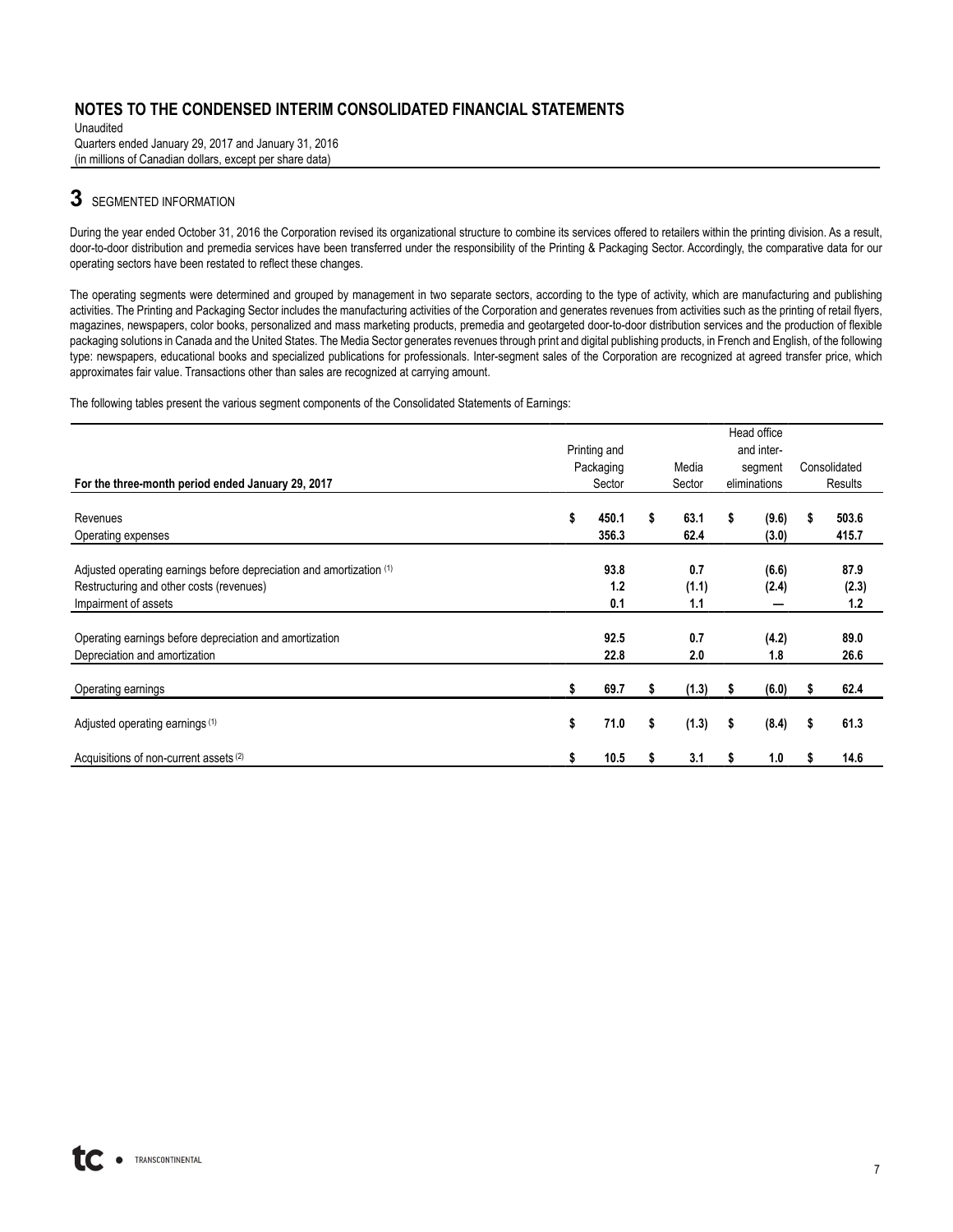Unaudited Quarters ended January 29, 2017 and January 31, 2016 (in millions of Canadian dollars, except per share data)

# **3** SEGMENTED INFORMATION (CONTINUED)

|                                                                                                                  |    | Printing and |        | Head office<br>and inter- |    |                |              |              |  |
|------------------------------------------------------------------------------------------------------------------|----|--------------|--------|---------------------------|----|----------------|--------------|--------------|--|
|                                                                                                                  |    | Packaging    |        | Media                     |    | segment        | Consolidated |              |  |
| For the three-month period ended January 31, 2016                                                                |    | Sector       | Sector |                           |    | eliminations   |              | Results      |  |
| Revenues                                                                                                         | \$ | 432.3        | \$     | 77.8                      | \$ | (11.2)         | \$           | 498.9        |  |
| Operating expenses                                                                                               |    | 343.3        |        | 80.6                      |    | (8.9)          |              | 415.0        |  |
| Adjusted operating earnings before depreciation and amortization (1)<br>Restructuring and other costs (revenues) |    | 89.0<br>4.2  |        | (2.8)<br>1.6              |    | (2.3)<br>(0.3) |              | 83.9<br>5.5  |  |
| Operating earnings before depreciation and amortization<br>Depreciation and amortization                         |    | 84.8<br>21.8 |        | (4.4)<br>3.0              |    | (2.0)<br>2.0   |              | 78.4<br>26.8 |  |
| Operating earnings                                                                                               | S. | 63.0         | S.     | (7.4)                     | S. | (4.0)          |              | 51.6         |  |
| Adjusted operating earnings (1)                                                                                  | \$ | 67.2         | \$     | (5.8)                     | \$ | (4.3)          | \$           | 57.1         |  |
| Acquisitions of non-current assets (2)                                                                           | \$ | 12.9         | \$     | 3.8                       | S  | 1.2            | S            | 17.9         |  |

(1) The Corporation's officers mainly make decisions and assess segment performance based on adjusted operating earnings. Adjusted operating earnings before depreciation and amortization and adjusted operating earnings exclude restructuring and other costs (revenues), and impairment of assets.

(2) These amounts include internally generated intangible assets, acquisitions of property, plant and equipment and intangible assets, excluding those acquired as part of business combinations, whether they were paid or not.

The Corporation's revenues by main products and services are as follows:

|                                 | Three months ended |  |             |
|---------------------------------|--------------------|--|-------------|
|                                 | January 29,        |  | January 31, |
|                                 | 2017               |  | 2016        |
| Printing and packaging products | 390.8              |  | 371.9       |
| Publishing and content products | 74.2               |  | 82.4        |
| Other products and services     | 38.6               |  | 44.6        |
|                                 | 503.6              |  | 498.9       |

The Corporation's total assets by segment are as follows:

|                                                                                                 |   | As at<br>January 29,<br>2017 |    | As at<br>October 31,<br>2016 |
|-------------------------------------------------------------------------------------------------|---|------------------------------|----|------------------------------|
| Printing and Packaging Sector<br>Media Sector<br>Head office and inter-segment eliminations (1) | 5 | 1,668.4<br>203.5<br>123.9    | S. | 1,775.9<br>209.9<br>76.4     |
|                                                                                                 |   | 1,995.8                      |    | 2,062.2                      |

(1) This heading includes mainly cash, income taxes receivable, property, plant and equipment, intangible assets, deferred taxes and defined benefit asset not allocated to segments.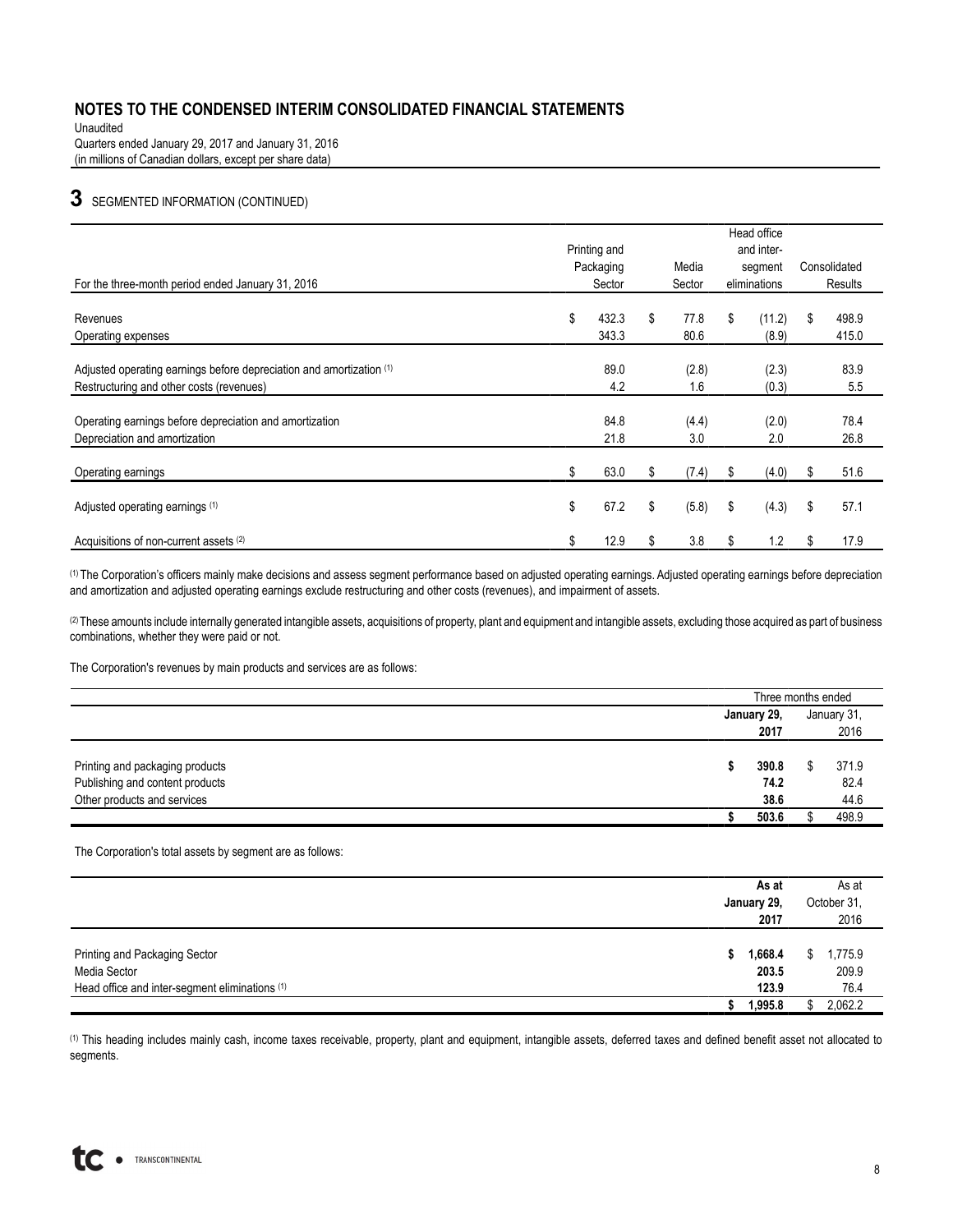Unaudited Quarters ended January 29, 2017 and January 31, 2016 (in millions of Canadian dollars, except per share data)

### **4** BUSINESS COMBINATIONS

On December 1, 2016, the Corporation acquired of all B2B brands of the Advisor and Financial Services Groups from Rogers Media Inc. for a total consideration of \$3.9 million paid in cash. During the three-month period ended January 29, 2017, the Corporation completed its final assessment of the fair value of assets acquired and liabilities assumed related to this combination. The assets acquired are mainly comprised of intangible assets of \$3.7 million and goodwill of \$0.7 million. This acquisition is in line with the Corporation strategy to grow specialized products and services offering, reinforcing actual B2B brands portfolio.

During the three-month period ended January 29, 2017, an amount of \$4.7 million was also paid for a contingent consideration related to an acquisition realized in 2015 and an amount of \$0.4 million was received related to an acquisition realized in 2016.

# **5** OPERATING EXPENSES

Operating expenses by major headings are as follows:

|                                           |             |       | Three months ended |             |  |
|-------------------------------------------|-------------|-------|--------------------|-------------|--|
|                                           | January 29, |       |                    | January 31, |  |
|                                           |             | 2017  |                    | 2016        |  |
|                                           |             |       |                    |             |  |
| Employee-related costs                    | ъ           | 157.5 |                    | 164.3       |  |
| Supply chain and logistics <sup>(1)</sup> |             | 224.8 |                    | 223.4       |  |
| Other goods and services <sup>(2)</sup>   |             | 33.4  |                    | 27.3        |  |
|                                           |             | 415.7 |                    | 415.0       |  |

(1) "Supply chain and logistics" includes mainly production and distribution costs related to external suppliers.

(2) "Other goods and services" includes mainly promotion, advertising and telecommunications costs, office supplies, real estate expenses and professional fees.

#### **6** RESTRUCTURING AND OTHER COSTS (REVENUES)

Restructuring and other costs (revenues) by major headings are as follows:

|                                                 |             | Three months ended |             |  |  |
|-------------------------------------------------|-------------|--------------------|-------------|--|--|
|                                                 | January 29, |                    | January 31, |  |  |
|                                                 | 2017        |                    | 2016        |  |  |
|                                                 |             |                    |             |  |  |
| Workforce reductions                            | 1.8         | ъ.                 | 5.6         |  |  |
| Other costs (revenues) related to restructuring | (1.4)       |                    | 0.5         |  |  |
| Gain on the sale of a building                  | (3.8)       |                    |             |  |  |
| Onerous contracts                               | 0.7         |                    | (0.8)       |  |  |
| Business acquisition costs (1)                  | 0.4         |                    | 0.2         |  |  |
|                                                 | (2.3)       |                    | 5.5         |  |  |

(1) Business acquisition costs include transaction costs, primarily legal fees and other professional fees, for potential or realized business combinations.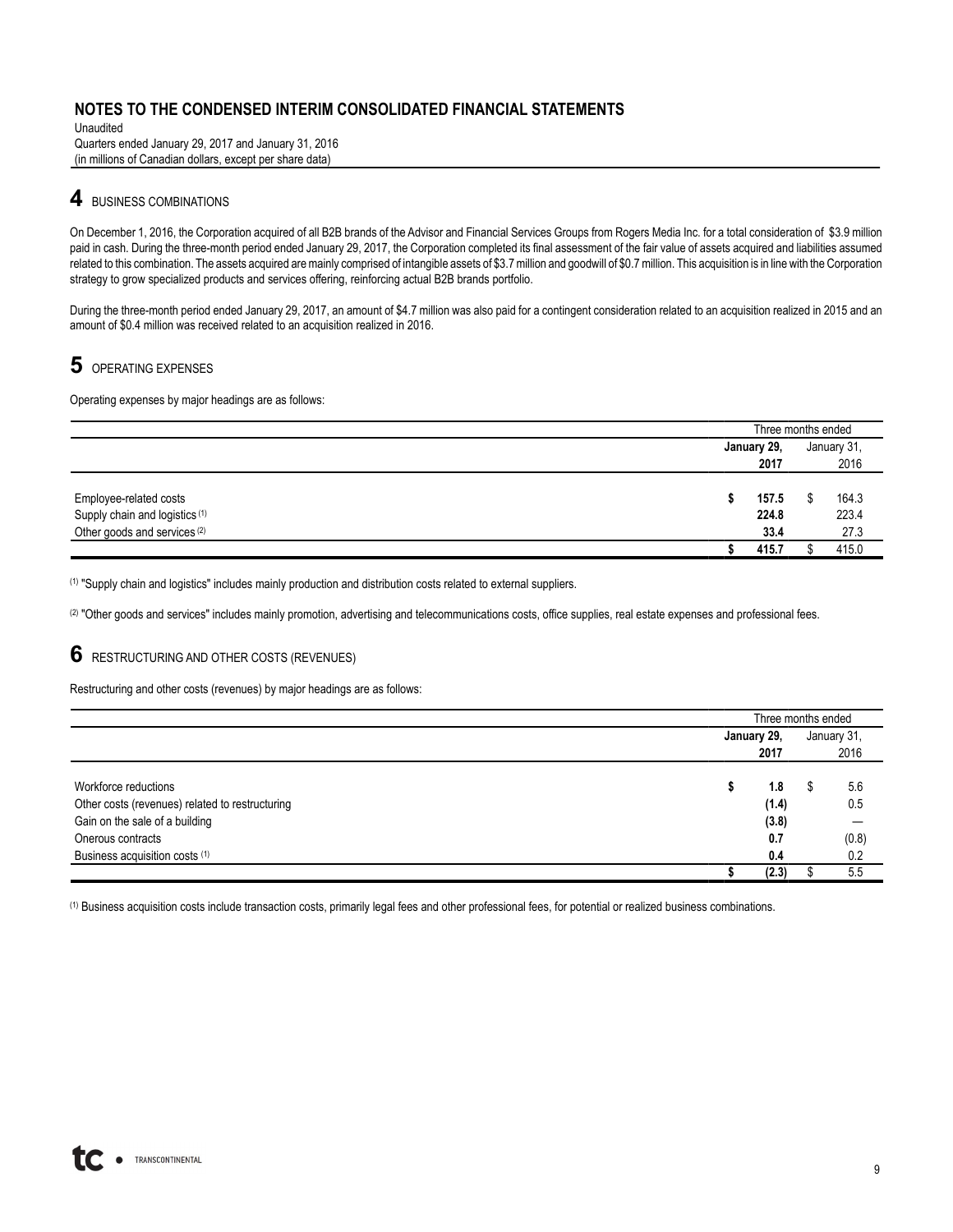Unaudited Quarters ended January 29, 2017 and January 31, 2016 (in millions of Canadian dollars, except per share data)

# **7** DEPRECIATION AND AMORTIZATION

Depreciation and amortization by major headings is as follows:

|                                                                                   | Three months ended |             |
|-----------------------------------------------------------------------------------|--------------------|-------------|
|                                                                                   | January 29,        | January 31, |
|                                                                                   | 2017               | 2016        |
|                                                                                   |                    |             |
| Property, plant and equipment                                                     | 19.8               | 20.1        |
| Intangible assets                                                                 | 6.8                | 6.7         |
|                                                                                   | 26.6               | 26.8        |
| Intangible assets and other assets, recognized in revenues and operating expenses | 6.4                | 6.8         |
|                                                                                   | 33.0               | 33.6        |

# **8** NET FINANCIAL EXPENSES

Net financial expenses by major headings are as follows:

|                                                           |             | Three months ended |             |  |  |  |
|-----------------------------------------------------------|-------------|--------------------|-------------|--|--|--|
|                                                           | January 29, |                    | January 31, |  |  |  |
|                                                           | 2017        |                    | 2016        |  |  |  |
| Financial expenses on long-term debt                      | 4.4         | Œ                  | 4.6         |  |  |  |
| Net interest on defined benefit plans asset and liability | 0.5         |                    | 0.2         |  |  |  |
| Other revenues                                            |             |                    | (0.5)       |  |  |  |
| Net foreign exchange losses (gains)                       | 0.2         |                    | (1.2)       |  |  |  |
|                                                           | 5.1         |                    | 3.1         |  |  |  |

# **9** INCOME TAXES

The following table presents a reconciliation of income taxes at the Canadian statutory tax rate and at the effective tax rate:

|                                                                                                |    | Three months ended |    |             |  |  |  |
|------------------------------------------------------------------------------------------------|----|--------------------|----|-------------|--|--|--|
|                                                                                                |    | January 29,        |    | January 31, |  |  |  |
|                                                                                                |    | 2017               |    | 2016        |  |  |  |
| Earnings before share of net earnings in interests in joint ventures and income taxes          | S  | 57.3               |    | 48.5        |  |  |  |
| Canadian statutory tax rate (1)                                                                |    | 26.82 %            |    | 26.90 %     |  |  |  |
| Income taxes at the statutory tax rate                                                         |    | 15.4               |    | 13.0        |  |  |  |
| Effect of differences in tax rates in other jurisdictions                                      |    | 0.3                |    | 0.4         |  |  |  |
| Income taxes on non-deductible expenses and non-taxable portion of capital gains               |    | (0.5)              |    | (1.3)       |  |  |  |
| Change in deferred tax assets on tax losses or temporary differences not previously recognized |    | (0.3)              |    |             |  |  |  |
| Other                                                                                          |    | (0.4)              |    | (0.9)       |  |  |  |
| Income taxes at effective tax rate                                                             |    | 14.5               |    | 11.2        |  |  |  |
| Income taxes before the following items:                                                       | \$ | 14.8               | S. | 12.6        |  |  |  |
| Income taxes on restructuring and other costs (revenues)                                       |    |                    |    | (1.4)       |  |  |  |
| Income taxes on impairment of assets                                                           |    | (0.3)              |    |             |  |  |  |
| Income taxes at effective tax rate                                                             |    | 14.5               |    | 11.2        |  |  |  |

(1) The Corporation's applicable tax rate corresponds to the combined Canadian tax rates applicable in the provinces where the Corporation operates.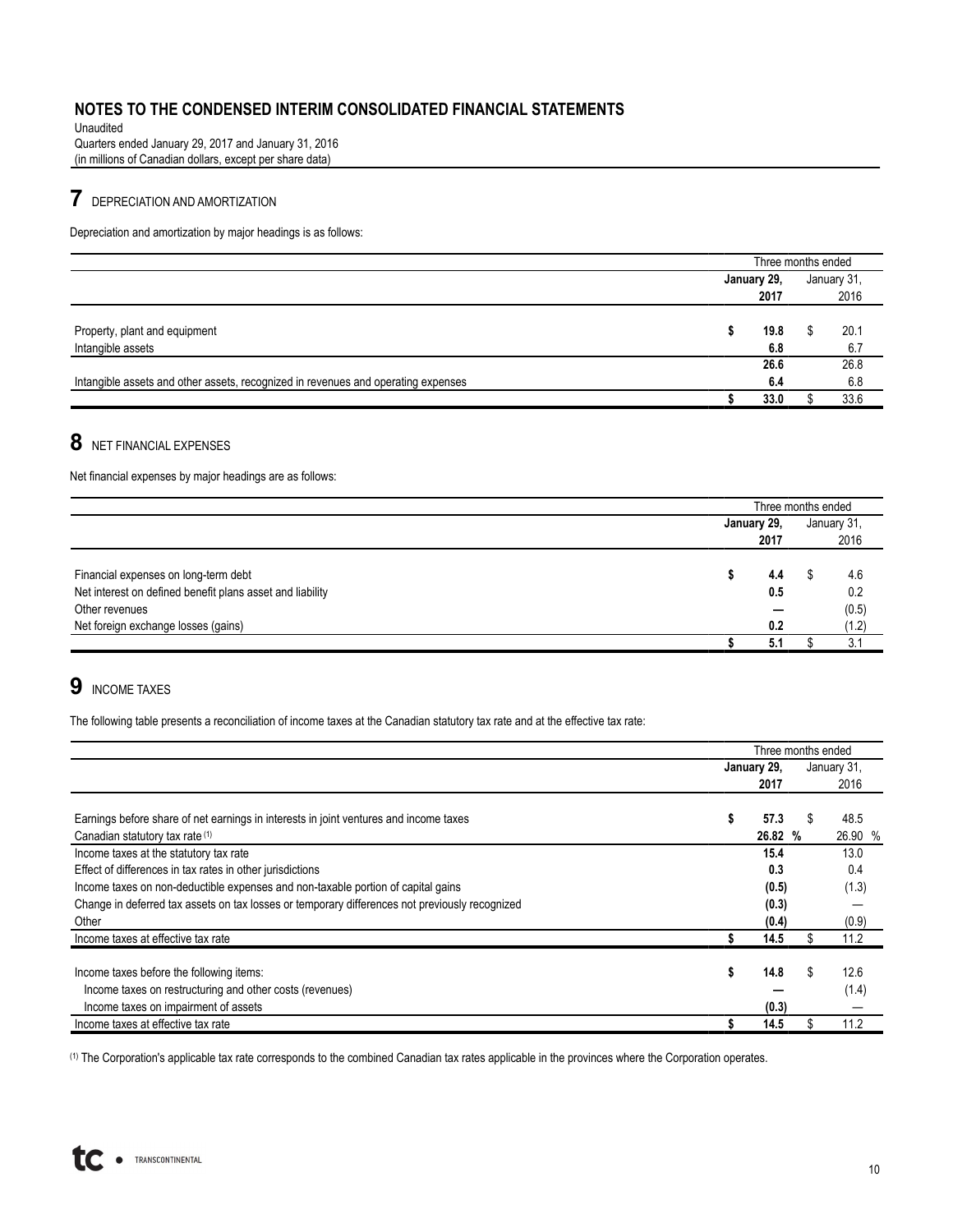Unaudited Quarters ended January 29, 2017 and January 31, 2016 (in millions of Canadian dollars, except per share data)

# **10** LONG-TERM DEBT

#### **Credit facility extension**

On January 9, 2017, the Corporation extended the maturity of its credit facility, in the available amount of \$400.0 million or the U.S dollar equivalent, for one additional year, to February 2022, on the same terms.

# **11** PROVISIONS

The following table presents changes in provisions for the three-month period ended January 29, 2017:

|                                | Restructuring | Onerous |           |    |             |    |       |
|--------------------------------|---------------|---------|-----------|----|-------------|----|-------|
|                                | costs         |         | contracts |    | Other $(1)$ |    | Total |
|                                |               |         |           |    |             |    |       |
| Balance as at October 31, 2016 | \$<br>6.2     | S       | 5.5       | S  | 1.0         | S  | 12.7  |
| Provisions recorded            | 2.2           |         | 0.7       |    |             |    | 2.9   |
| Amounts used                   | (6.2)         |         | (1.0)     |    |             |    | (7.2) |
| Provisions reversed            | (0.4)         |         |           |    | (0.1)       |    | (0.5) |
| Balance as at January 29, 2017 | 1.8           |         | 5.2       |    | 0.9         |    | 7.9   |
| Current portion                | \$<br>1.8     | \$      | 3.2       | \$ | 0.4         | \$ | 5.4   |
| Non-current portion            |               |         | 2.0       |    | 0.5         |    | 2.5   |
|                                | 1.8           |         | 5.2       |    | 0.9         |    | 7.9   |

(1) Other provisions include provisions for asset retirement obligations and provisions related to claims and litigations.

# **12** SHARE CAPITAL

The following table presents changes in the Corporation's share capital:

|                                                                     |                         | Three months ended |       |                  |    |        |  |  |  |
|---------------------------------------------------------------------|-------------------------|--------------------|-------|------------------|----|--------|--|--|--|
|                                                                     | <b>January 29, 2017</b> |                    |       | January 31, 2016 |    |        |  |  |  |
|                                                                     | Number of               |                    |       | Number of        |    |        |  |  |  |
|                                                                     | shares                  | Amount             |       | shares           |    | Amount |  |  |  |
| <b>Class A Subordinate Voting Shares</b>                            |                         |                    |       |                  |    |        |  |  |  |
| Balance, beginning of period                                        | 62,886,445              |                    | 342.8 | 63,363,281       | \$ | 348.1  |  |  |  |
| Conversion of Class B Shares into Class A Subordinate Voting Shares | 48,800                  |                    | 0.1   | 66,890           |    | 0.1    |  |  |  |
| Shares redeemed and cancelled                                       | (2,663)                 |                    |       | (543,500)        |    | (3.0)  |  |  |  |
| Exercise of stock options                                           | 417,390                 |                    | 6.5   | 14.038           |    | 0.2    |  |  |  |
| Balance, end of period                                              | 63,349,972              |                    | 349.4 | 62,900,709       |    | 345.4  |  |  |  |
| <b>Class B Shares</b>                                               |                         |                    |       |                  |    |        |  |  |  |
| Balance, beginning of period                                        | 14,074,626              |                    | 19.1  | 14,807,016       |    | 20.1   |  |  |  |
| Conversion of Class B Shares into Class A Subordinate Voting Shares | (48, 800)               |                    | (0.1) | (66, 890)        |    | (0.1)  |  |  |  |
| Balance, end of period                                              | 14,025,826              |                    | 19.0  | 14,740,126       |    | 20.0   |  |  |  |
|                                                                     | 77,375,798              |                    | 368.4 | 77,640,835       |    | 365.4  |  |  |  |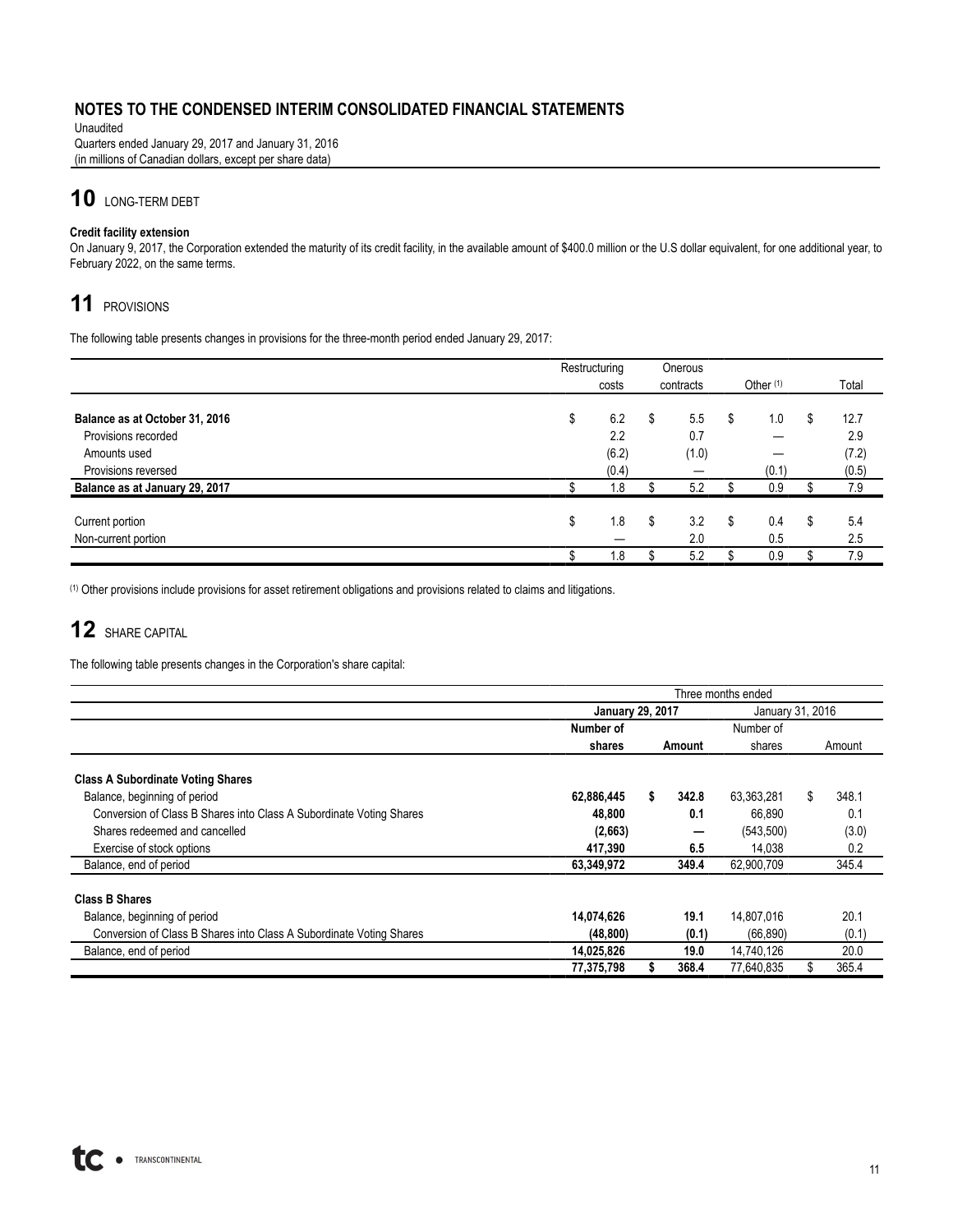Unaudited Quarters ended January 29, 2017 and January 31, 2016 (in millions of Canadian dollars, except per share data)

# **12** SHARE CAPITAL (CONTINUED)

#### **Shares redemptions**

The Corporation has been authorized to repurchase, for cancellation on the open market, or subject to the approval of any securities authority by private agreements, between April 15, 2016 and April 14, 2017, or at an earlier date if the Corporation concludes or cancels the offer, up to 2,000,000 of its Class A Subordinate Voting Shares and up to 226,344 of its Class B Shares. The repurchases are made in the normal course of business at market prices through the Toronto Stock Exchange.

The Corporation had been authorized to repurchase, for cancellation on the open market, or subject to the approval of any securities authority by private agreements, between April 15, 2015 and April 14, 2016, or at an earlier date if the Corporation concludes or cancels the offer, up to 1,000,000 of its Class A Subordinate Voting Shares and up to 237,250 of its Class B Shares. The repurchases were made in the normal course of business at market prices through the Toronto Stock Exchange.

During the three-month period ended January 29, 2017, the Corporation repurchased and cancelled 2,663 of its Class A Subordinate Voting Shares at a weighted average price of \$17.48, for a total negligible consideration. The excess of the total consideration paid over the carrying amount of the shares, of a negligible amount, was applied against retained earnings. The Corporation was under no obligation to repurchase its Class A Subordinate Voting Shares and Class B Shares as at January 29, 2017.

During the three-month period ended January 31, 2016, the Corporation repurchased and cancelled 543,500 of its Class A Subordinate Voting Shares at a weighted average price of \$17.23, for a total cash consideration of \$9.4 million. The excess of the total consideration paid over the carrying amount of the shares, in the amount of \$6.4 million, was applied against retained earnings.

#### **Exercise of stock options**

When officers and senior executives exercise their stock options, any consideration paid is credited to share capital and the amount previously credited to contributed surplus is also transferred to share capital. For the three-month period ended January 29, 2017, the consideration received was \$5.2 million and an amount of \$1.3 million was transferred from contributed surplus to share capital (Note 14 "Stock-based Compensation"). For the three-month period ended January 31, 2016, the consideration received was \$0.2 million and a negligible amount was transferred from contributed surplus to share capital .

#### **Dividends**

Dividends of \$0.185 and \$0.17 per share were declared and paid to holders of shares for the three-month periods ended January 29, 2017 and January 31, 2016, respectively.

# **13** NET EARNINGS PER SHARE

The following table presents a reconciliation of the components used in the calculation of basic and diluted net earnings per share:

|                                                       | Three months ended |             |
|-------------------------------------------------------|--------------------|-------------|
|                                                       | January 29,        | January 31, |
|                                                       | 2017               | 2016        |
| <b>Numerator</b><br>Net earnings                      | 42.7               | 37.3        |
| Denominator (in millions)                             |                    |             |
| Weighted average number of shares outstanding - basic | 77.2               | 78.0        |
| Dilutive effect of stock options                      | 0.2                | 0.2         |
| Weighted average number of shares - diluted           | 77.4               | 78.2        |

As at January 29, 2017 and January 31, 2016, all the stock options are included in the calculation of the diluted net earnings per share due to their potential dilutive effect.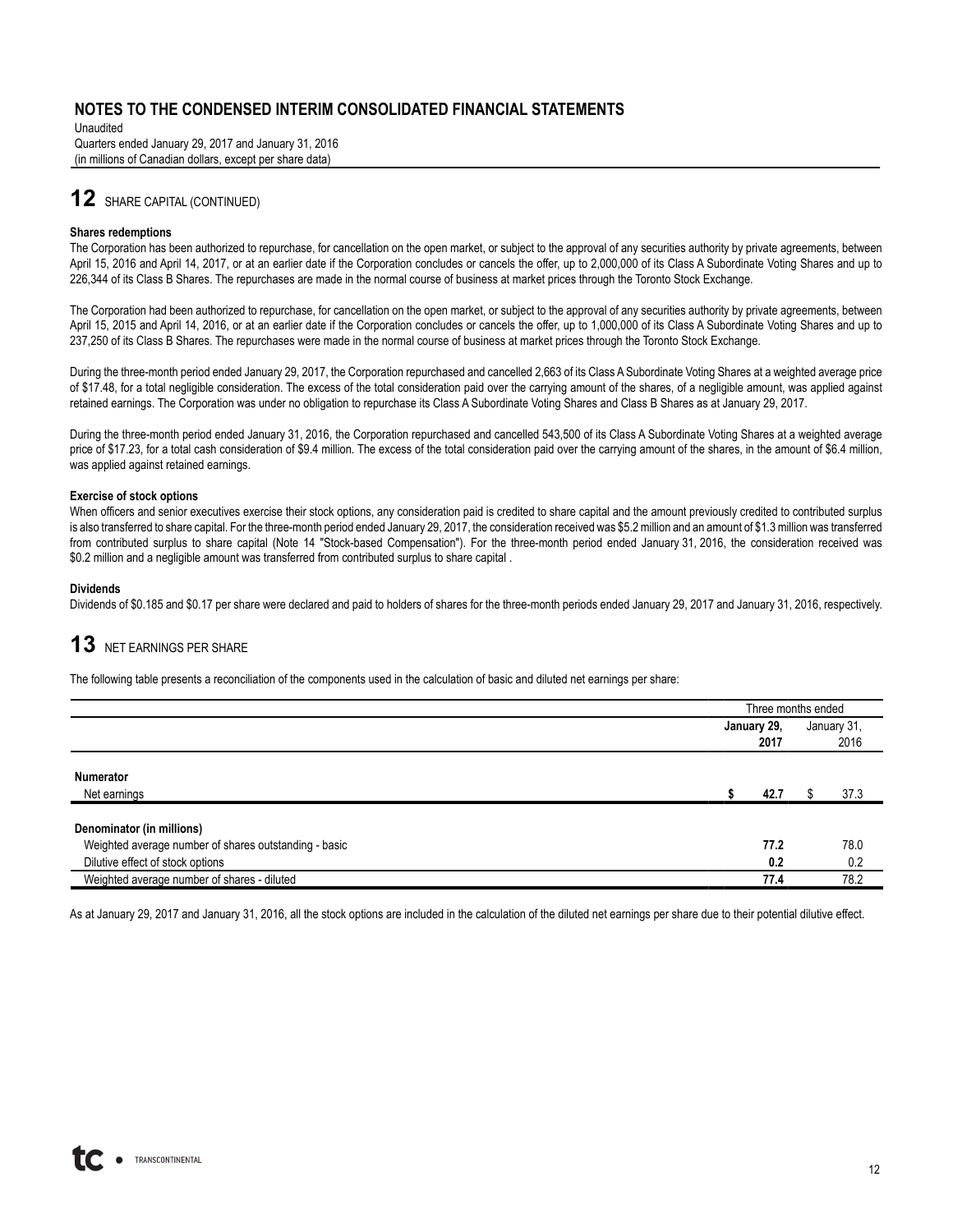Unaudited Quarters ended January 29, 2017 and January 31, 2016 (in millions of Canadian dollars, except per share data)

# **14** STOCK-BASED COMPENSATION

#### **Stock option plan**

The Corporation has a stock option plan for the benefit of certain officers and senior executives. Under the plan, each stock option entitles its holder to receive upon exercise one Class A Subordinate Voting Share. The exercise price of each option is determined using the weighted average price of all trades for the five days immediately preceding the grant of the stock option. The Corporation decided to cease granting stock options during the year ended October 31, 2014.

For the three-month periods ended January 29, 2017 and January 31, 2016, negligible amounts of stock-based compensation expenses were charged to Consolidated Statements of Earnings and increased contributed surplus included in equity.

The following table presents the changes in the plan's status:

|                                          |                           | Three months ended |          |                  |          |          |  |  |  |
|------------------------------------------|---------------------------|--------------------|----------|------------------|----------|----------|--|--|--|
|                                          | <b>January 29, 2017</b>   |                    |          | January 31, 2016 |          |          |  |  |  |
|                                          |                           |                    | Weighted |                  |          | Weighted |  |  |  |
|                                          |                           | average            |          |                  |          | average  |  |  |  |
|                                          | <b>Number</b><br>exercise |                    | Number   |                  | exercise |          |  |  |  |
|                                          | of options                |                    | price    | of options       |          | price    |  |  |  |
| Options outstanding, beginning of period | 729.502                   |                    | 12.60    | 762.703          | S.       | 12.57    |  |  |  |
| Exercised                                | (417, 390)                |                    | 12.35    | (14,038)         |          | 11.60    |  |  |  |
| Options outstanding, end of period       | 312,112                   |                    | 12.93    | 748,665          |          | 12.59    |  |  |  |
| Options exercisable, end of period       | 312,112                   |                    | 12.93    | 656,311          |          | 12.76    |  |  |  |

#### **Share unit plan for certain officers and senior executives**

The Corporation offers a share unit plan for the benefit of certain officers and senior executives under which deferred share units ("DSU") and restricted share units ("RSU") are granted. Vested DSUs and RSUs will be paid, at the Corporation's discretion, in cash or with Class A Subordinate Voting Shares of the Corporation purchased on the open market.

The following table presents the changes in the plan's status:

|                              | Three months ended |         |            |             |  |  |  |  |  |  |
|------------------------------|--------------------|---------|------------|-------------|--|--|--|--|--|--|
| January 29,<br>January 31,   |                    |         |            | January 31, |  |  |  |  |  |  |
| Number of units              | 2017               | 2016    | 2017       | 2016        |  |  |  |  |  |  |
|                              | <b>DSU</b>         |         | <b>RSU</b> |             |  |  |  |  |  |  |
| Balance, beginning of period | 274,168            | 279,162 | 1,069,860  | 1,064,655   |  |  |  |  |  |  |
| Units granted                | 13,545             |         | 248,371    | 344,918     |  |  |  |  |  |  |
| Units cancelled              |                    |         |            | (67,070)    |  |  |  |  |  |  |
| Units paid                   | (4, 414)           | —       | (377, 942) | (266, 379)  |  |  |  |  |  |  |
| Units converted              | _                  | 2,586   |            | (2, 586)    |  |  |  |  |  |  |
| Dividends paid in units      | 2,207              | 3.144   | 5,661      | 7,526       |  |  |  |  |  |  |
| Balance, end of period       | 285,506            | 284,892 | 945,950    | 1,081,064   |  |  |  |  |  |  |

As at January 29, 2017, the liability related to the share unit plan for certain officers and senior executives was \$14.1 million (\$16.5 million as at October 31, 2016). The expense (the reversal) recorded in the Consolidated Statements of Earnings for the three-month periods ended January 29, 2017 and January 31, 2016 were \$5.4 million and \$(0.5) million, respectively. Amounts of \$7.8 million and \$5.2 million were paid under this plan for the three-month periods ended January 29, 2017 and January 31, 2016, respectively.

#### **Share unit plan for directors**

The Corporation offers a deferred share unit plan for its directors. Under this plan, directors may elect to receive as compensation either cash, deferred share units, or a combination of both.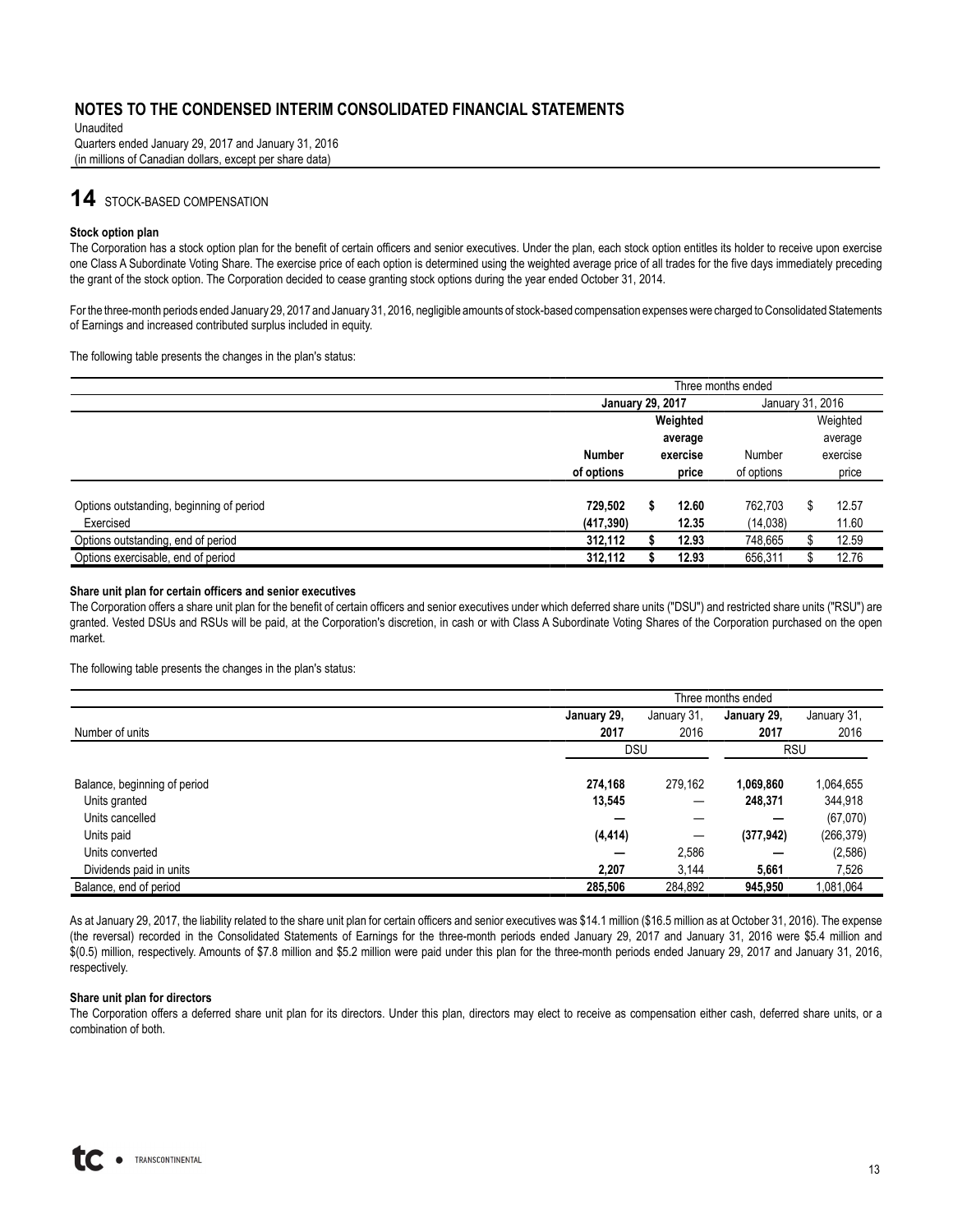Unaudited Quarters ended January 29, 2017 and January 31, 2016 (in millions of Canadian dollars, except per share data)

# **14** STOCK-BASED COMPENSATION (CONTINUED)

The following table presents the changes in the plan's status:

|                              |             | Three months ended |
|------------------------------|-------------|--------------------|
|                              | January 29, | January 31,        |
| Number of units              | 2017        | 2016               |
|                              |             |                    |
| Balance, beginning of period | 377,901     | 363,514            |
| Directors' compensation      | 6,934       | 9,163              |
| Units paid                   | (65, 806)   |                    |
| Dividends paid in units      | 2,551       | 3,770              |
| Balance, end of period       | 321,580     | 376,447            |

As at January 29, 2017, the liability related to the share unit plan for directors was \$7.1 million (\$6.8 million as at October 31, 2016). The expense (the reversal) recorded in the Consolidated Statements of Earnings for the three-month periods ended January 29, 2017 and January 31, 2016 were \$1.8 million and \$(0.6) million, respectively. An amount of \$1.5million was paid under this plan for the three-month period ended January 29, 2017. No amount was paid under this plan for the three-month period ended January 31, 2016.

# **15** ACCUMULATED OTHER COMPREHENSIVE INCOME

|                                                                                     |    |                     |                            | Cumulative    |                             | Actuarial<br>gains and<br>losses related | Accumulated<br>other    |
|-------------------------------------------------------------------------------------|----|---------------------|----------------------------|---------------|-----------------------------|------------------------------------------|-------------------------|
|                                                                                     |    | Cash flow<br>hedges | translation<br>differences |               | to defined<br>benefit plans |                                          | comprehensive<br>income |
| Balance as at October 31, 2016<br>Net change in gains (losses), net of income taxes | S  | (1.6)<br>1.3        | 5                          | 38.7<br>(8.5) | S                           | (34.4)<br>14.4                           | \$<br>2.7<br>7.2        |
| Balance as at January 29, 2017                                                      |    | (0.3)               |                            | 30.2          |                             | (20.0)                                   | <u>9.9</u>              |
| Balance as at October 31, 2015<br>Net change in gains (losses), net of income taxes | \$ | (7.0)<br>(3.2)      | S                          | 24.3<br>19.1  | \$                          | 2.1<br>(13.1)                            | \$<br>19.4<br>2.8       |
| Balance as at January 31, 2016                                                      |    | (10.2)              |                            | 43.4          |                             | (11.0)                                   | 22.2                    |

As at January 29, 2017, the amounts expected to be reclassified to net earnings in future years are as follows:

|                                                                                            | 2017           | 2018       | 2019           | Total          |
|--------------------------------------------------------------------------------------------|----------------|------------|----------------|----------------|
| Net change in the fair value of derivatives designated as cash flow hedges<br>Income taxes | (0.3)<br>(0.1) | 0.2<br>0.1 | (0.3)<br>(0.1) | (0.4)<br>(0.1) |
|                                                                                            | (0.2)          | 0.1        | (0.2)          | (0.3)          |

#### **Actuarial gains (losses) in respect of defined benefit plans**

The actuarial gains (losses) in respect of defined benefit plans recognized in other comprehensive income reflect the following items:

|                                                                     | Three months ended |             |  |             |  |  |
|---------------------------------------------------------------------|--------------------|-------------|--|-------------|--|--|
|                                                                     |                    | January 29, |  | January 31. |  |  |
|                                                                     |                    | 2017        |  | 2016        |  |  |
| Actuarial gains (losses) on obligation - change in discount rate    |                    | 66.8        |  | (36.0)      |  |  |
| Actuarial gains (losses) on plan assets - excluding interest income |                    | (39.7)      |  | 14.1        |  |  |
| Effect of the asset ceiling                                         |                    | (7.3)       |  | 4.0         |  |  |
|                                                                     |                    | 19.8        |  | (17.9)      |  |  |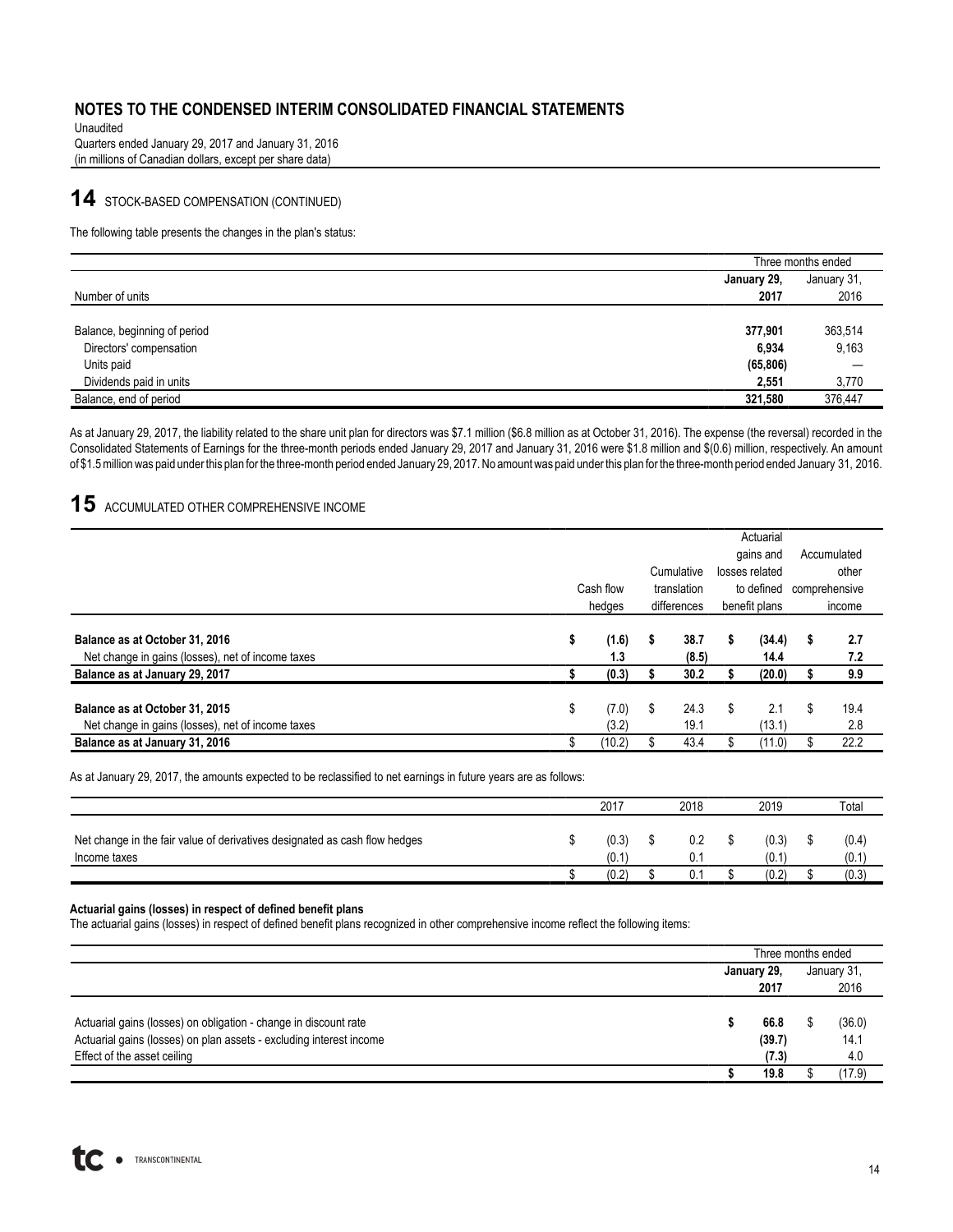Unaudited Quarters ended January 29, 2017 and January 31, 2016 (in millions of Canadian dollars, except per share data)

#### **15** ACCUMULATED OTHER COMPREHENSIVE INCOME (CONTINUED)

Actuarial gains on obligation recognized in Statements of Comprehensive Income for the three-month period ended January 29, 2017 are explained by the change in the discount rate, which increased from 3.3% as at October 31, 2016, to 3.9% as at January 29, 2017. Actuarial losses on plan assets are due to actual rates of return on assets that was lower than expected return for the three-month period ended January 29, 2017.

Actuarial losses on obligation recognized in Statements of Comprehensive Income for the three-month period ended January 31, 2016 are explained by the change in the discount rate, that went from 4.4% as at October 31, 2015, to 4.0% as at January 31, 2016. Actuarial gains on plan assets are due to actual rates of return on assets that was greater than expected return for three-month period ended January 31, 2016.

# **16** FAIR VALUE OF FINANCIAL INSTRUMENTS

The fair value represents the amount that would be received for the sale of an asset or paid for the transfer of a liability in an orderly transaction between market participants at the measurement date. The fair value estimates are calculated at a specific date taking into consideration assumptions regarding the amounts, the timing of estimated future cash flows and discount rates. Accordingly, due to its approximative and subjective nature, the fair value must not be interpreted as being realizable in an immediate settlement of the financial instruments.

The carrying amount of cash, accounts receivable, accounts payable and accrued liabilities approximates their fair value due to their short term maturities.

The fair value of long-term debt is determined using the discounted future cash flow method and at discount rates based on market interest rates for identical or similar issuances as determined by management.

The only financial instruments of the Corporation that are measured at fair value on a recurring basis subsequent to their initial recognition are derivative financial instruments, including foreign exchange forward contracts and contingent considerations payable related to business combinations. The fair value of derivative financial instruments is determined using an evaluation of the estimated market value, adjusted for the credit quality of the counterparty. The valuation model of the contingent considerations considers the present value of expected payment, discounted using a risk-adjusted discount rate. The expected payment is determined by considering various scenarios of achievement of pre-established financial performance thresholds, the amount to be paid under each scenario and the probability of each scenario.

The Corporation presents a fair value hierarchy with three levels that reflects the significance of inputs used in determining the fair value assessments. The fair value of financial assets and liabilities classified in these three levels is evaluated as follows:

Level 1 - Unadjusted prices on active markets for identical assets or liabilities

Level 2 - Inputs other than the prices included within level 1, that are observable for the asset or liability, directly (prices) or indirectly (derived from prices) Level 3 - Inputs for the asset or liability that are not based on observable market data

The following table presents the fair value and the carrying amount of other financial instruments and derivative financial instruments :

|                                                   | As at January 29, 2017 |  |          |            | As at October 31, 2016 |   |          |  |
|---------------------------------------------------|------------------------|--|----------|------------|------------------------|---|----------|--|
|                                                   |                        |  | Carrying |            |                        |   | Carrying |  |
|                                                   | <b>Fair value</b>      |  | amount   | Fair value |                        |   | amount   |  |
| Foreign exchange forward contracts in assets      | 3.8                    |  | 3.8      |            | 2.5                    | S | 2.5      |  |
| Contingent considerations                         | (10.2)                 |  | (10.2)   |            | (15.0)                 |   | (15.0)   |  |
| Long-term debt                                    | (365.3)                |  | (347.9)  |            | (366.1)                |   | (348.1)  |  |
| Foreign exchange forward contracts in liabilities | (0.8)                  |  | (0.8)    |            | (2.3)                  |   | (2.3)    |  |

These financial instruments are classified in Level 2 of the fair value hierarchy, with the exception of contingent considerations payable with respect to the business combinations which are classified in Level 3. For the three-month period ended January 29, 2017, no financial instruments were transferred between levels 1, 2 and 3.